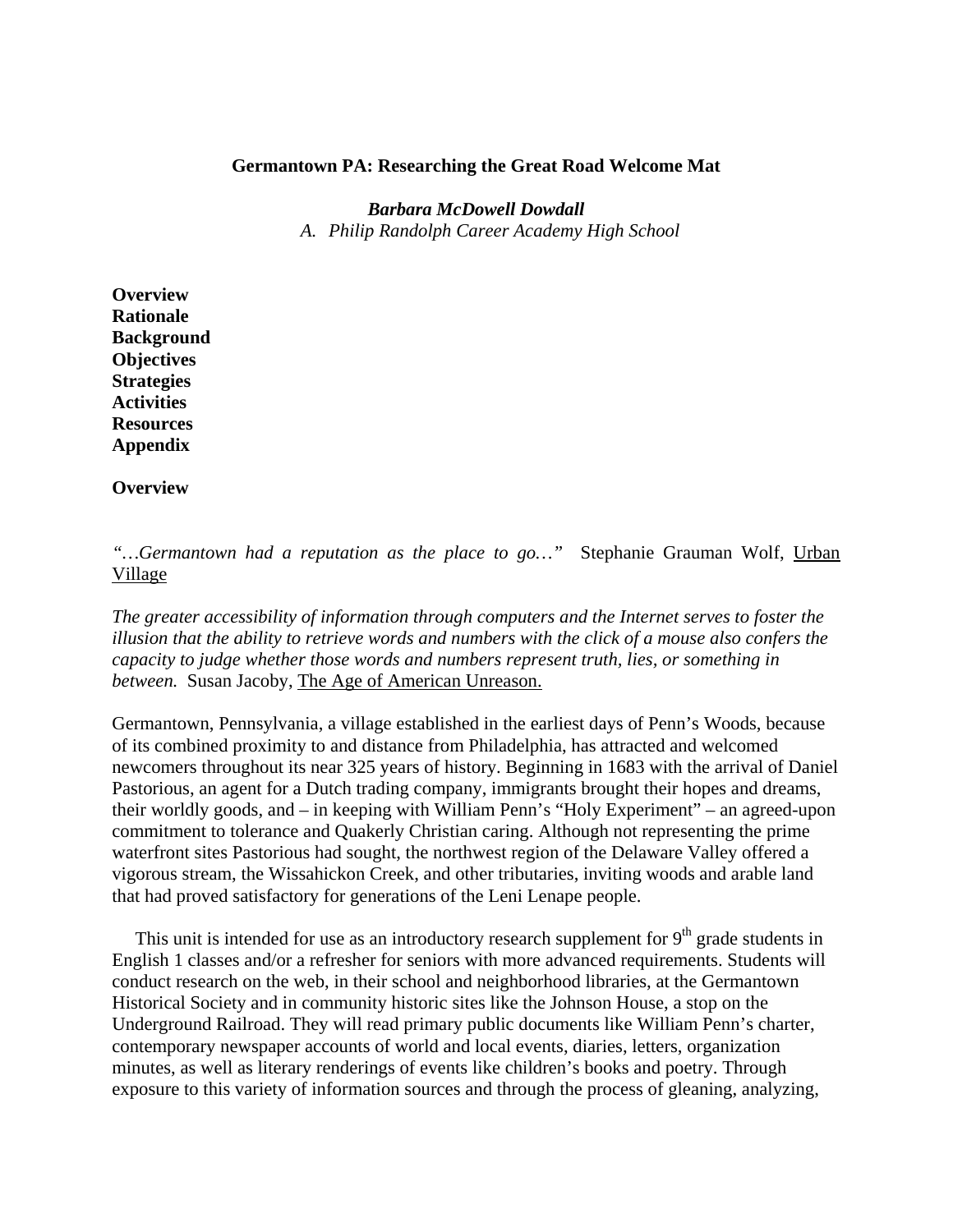and presenting data both in written and oral reports, students can come to understand the value and fascination of in-depth research.

 Beginning with five direct teaching mini-lessons and class perusal of sources of information, students will be asked to consider and analyze general aspects of Philadelphia immigration and immigration history and features unique to Germantown – among them its "heterogeneity and unplanned development" (Wolf, 7), which ultimately proved predictive of America's future, and which may resonate with student residents of other city neighborhoods. The lessons will address the early non-indigenous immigrants (German-speaking, Irish, Italian and African, both free and indentured); incidents of political protest including the anti-slavery "Memorial" in 1688 and the Underground Railroad; the interaction among later arrivals; the phenomenon of towns within the town as characterized by Pulaski Town and Smearsberg; and the role of church, school and community center in assimilating newcomers.

 After completion of the whole class lessons, students will work in self-selected research teams, establishing an essential question for which to seek an answer, make a plan for, and then begin a resource search that will culminate in written, visual and oral presentations of their findings. The plan for each mini-research will include a recommendation for most likely and effective source of information: newspaper or magazine articles, selections from a book or journal, interview or primary document search. How to access the sources: web quest, library visit, historical society consult or telephone inquiry will be determined as well. Focus throughout the project process will be developing student critical thinking on both the acquisition and evaluation of information.

 Taken as a whole, the student work will create a mosaic of Germantown history that addresses the theme of waves and sometimes trickles of newcomers seeking to find a place, to make a living, to raise a family, to build a community – in concert with other individuals from far away places whose ways of being, speaking and working might be different from their own. Students will maintain research and reflection journals where both data and individual responses to information may be chronicled. Students will be encouraged to observe parallels and patterns of coincidence between times long ago and their lives today. They will be asked to consider whether issues among the earliest newcomers and those of today persist, change and/or disappear. Underlying all the students inquiries will be a recurring consideration: how reliable are the sources; how do you know; how best can the information gained be synthesized and presented?

#### **Rationale**

Students attending A. Philip Randolph Career Academy, a small co-ed comprehensive career and technical high school in the East Falls neighborhood, an area that borders the once independent but now incorporated section of Philadelphia originally known as the German Township, come from all areas of the city, although many, along with their English teacher, reside in Germantown. Diverse economically, 90% African American, 7% Latino/a and 3% Non-Latina/o Caucasian, students have attended a variety of public, parochial, independent and charter schools all around the City of Philadelphia where they have had varied experiences with and preparation for conducting academic research. By involving these young people in hands-on, expedition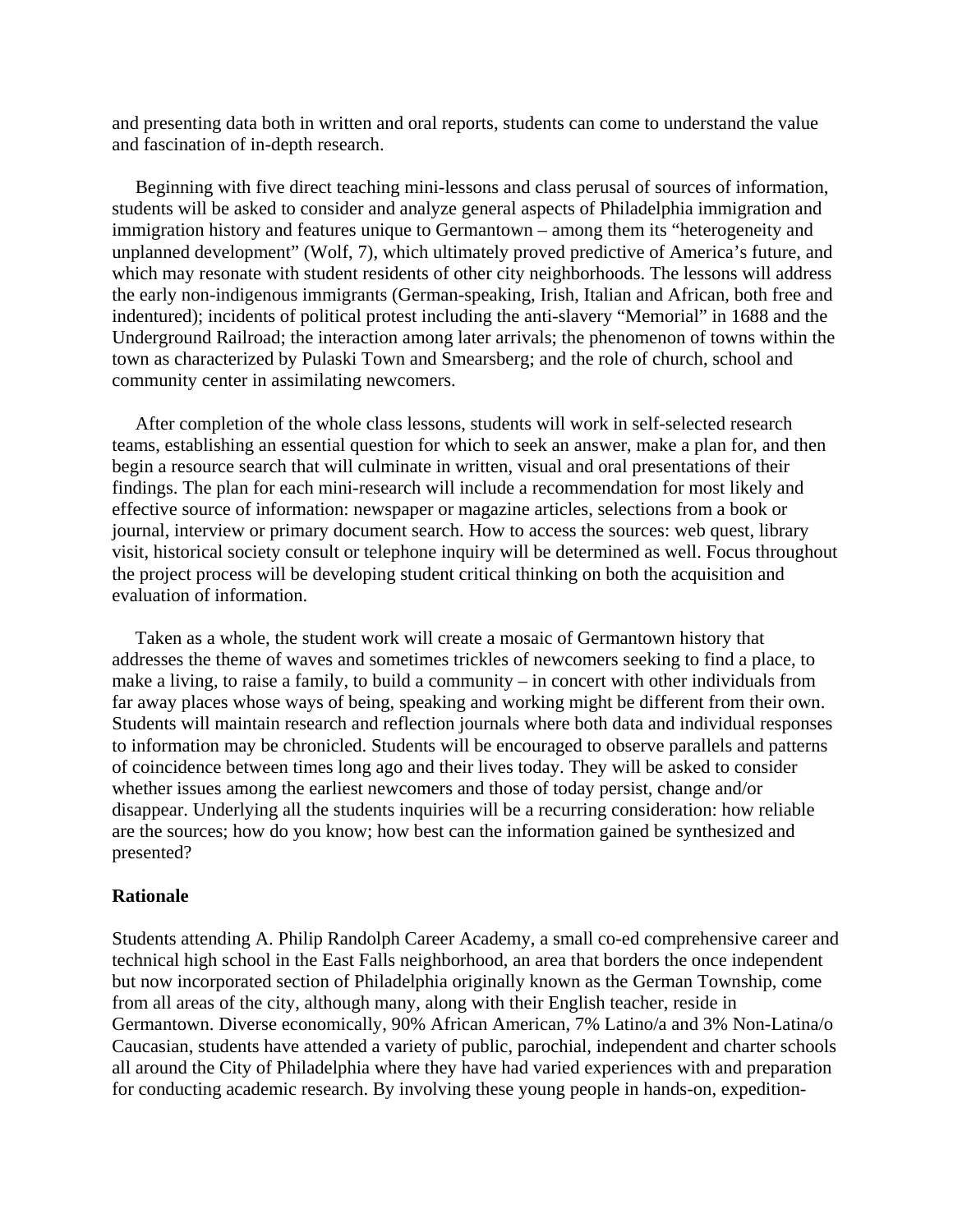oriented inquiry, it is hoped that their curiosity will be piqued and their research skills honed to a high degree. Germantown offers a wealth of historic sites, many of them close enough to one another to allow walking tours. The Germantown Historical Society has developed several such opportunities for adventure, along with background commentary in its pamphlet, *African American Heritage Guide to Philadelphia's Historic Northwest*. Students may also visit the Society's headquarters on Market Square where exhibits of specifically Germantown-connected colonial artifacts are on display and where students may read and research copies of *Germantown Crier*, a bi-annual history magazine, view hundreds of images detailing the area's past and primary documents going back to Revolutionary War days, and converse with GHS volunteers who are steeped in the history of the area.

 When Daniel Pastorious and his band of Dutch Quakers took up William Penn's offer of land and religious freedom, they undoubtedly did not foresee a community of diverse ethnicities and religions stretching far into the future. Though not slave owners themselves, their arrival, settlement and initial steps toward founding a community occurred within a set of colonies where enforced labor would continue through the founding of a nation and where segregation of races would endure in community institutions for considerable time after the end of slavery. How the hopes and dreams of its earliest arrivals either blended or conflicted with that of later settlers as well as those of persons in bondage provides an opportunity for meaningful research and deep questioning about the beginnings of both our city and our country. Understanding this complex past will prepare 9<sup>th</sup> grade students for expanded research and critical thinking for all of their student days, both in high school and beyond.

#### Background

Daniel Pastorious had a vision that any person might embrace, that those journeying to "New forest-homes beyond the might sea,/There undisturbed and free/To live as brothers of one family." He described the Leni Lenape he encountered as "... reasonable people and capable of understanding good teaching and manners, who give evidence of an inward devotion to God…" As the author of the 1688 protest against slavery (re-discovered in l844), Pastorious won the admiration and praise of the poet, John Greenleaf Whittier nearly 200 years on. In the intervening years between the Pastorious era and now, the German Township served as a refuge for those fleeing yellow fever epidemics, a summer respite for Philadelphia's prosperous elite, a site for growing commercial and industrial enterprises, residential space for those working in those enterprises, and a village whose social and religious institutions offered support to the least fortunate. Following the Civil War an increasing number of African American newcomers received a less than hospitable welcome and had to endure more than a half century of exclusion and segregation, relegated to or impelled to develop their own schools, Christian Associations, churches and recreational sites. This is not to say that social integration was completely unknown, particularly among children and in neighborhood commercial enterprises. Gradually African Americans were welcomed into the majority institutions, including the Young Women's Christian Association which boasted having one of the first integrated swimming pools in the United States. Religious institutions did and do to some extent remain separate, as accurately noted just recently by a 2008 Presidential candidate in remarks at Philadelphia's Constitution Hall.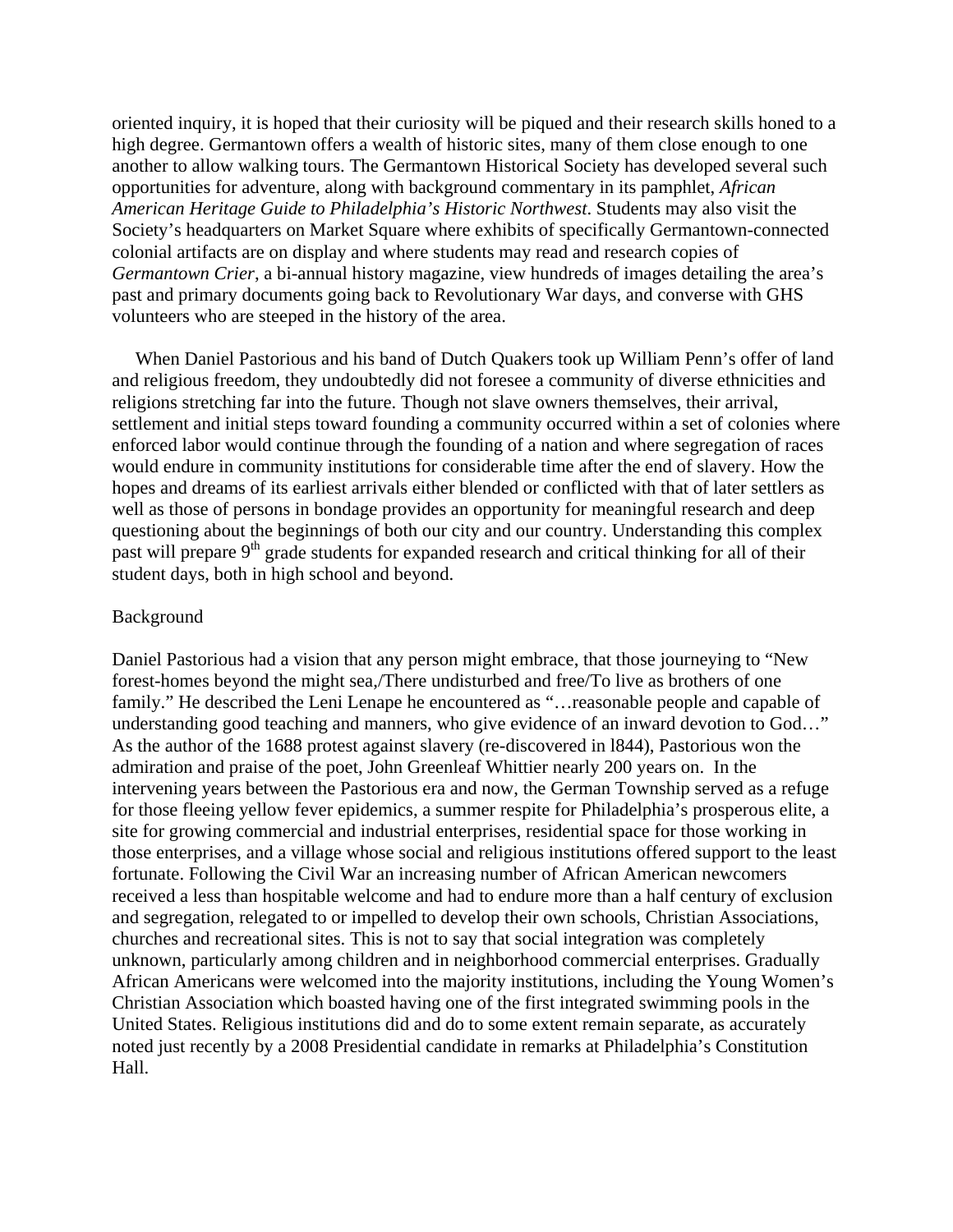A typical history of the Colonial period begins with the reminder that 'Americans are transplanted Europeans' and that and understanding of Old World situations and conditions is essential to an understanding of population growth in the New (Barck and Lefler, v). Whether escaping oppression, economic downturns, or family alienation, situations in the colonies that facilitated immigration clearly played a role in where and in what numbers people landed in a particular place. The combination of generous land grants, religious toleration, arable soil, precocious PR and the viability of Philadelphia's port and its available exports resulted in a considerable growth in population between 1689 and 1775. (Wokeck, 267-8). The ships that brought thousands of German and Irish immigrants to Philadelphia between 1730 and 1765 provided as an unintended consequence, bolstering the slave trade (Wolf, 39).

 Once Pastorious, serving as agent for the Frankfort Company and those who followed him had established the settlement of the German Township (the founder's dreams was to name it Germanopolis), the primary economic engine became not agriculture, but linen weaving. The people who had journeyed so far devoted themselves to that particular place, distinguishing themselves from many immigrants who kept on moving. (Miller, 1) Despite the disadvantages of Philadelphia's non-proximity to the ocean and its freezing-prone temperatures, adventurers arrived directly or traveled down from New York. Some of the city's "attraction" was, upon closer investigation, attributable to many newcomers' indentured status. They had to stay before they chose to stay. But stay they did. In the mid  $19<sup>th</sup>$  century, 120,000 disembarked in Liberty City. In 1850, 30% of the population was non-native residents--of those 20,000 Germans and 70,000 Irish; together the two groups represented three-fourths of the immigrant population. Following the Civil War, with the advent of public transportation, middle-class workers, more likely to be German than Irish, could commute to suburban Germantown. Because neither Germans nor Irish were segregated residentially, those who lived in Germantown were there as a matter of choice, although once there, self-selecting to live in ethnic clusters (Walter Licht, Interview). Some Irish citizens, once experiencing prosperity, moved to farther suburbs.

 The document drafted by Francis Daniel Pastorious in 1688 and memorialized by a plaque at the corner of Germantown Avenue and Wister Street, was an expression of his personal opposition to slavery, due in some measure to its non-practice in the duchy from which he came, to the lower economic status of his compatriots vis a vis the English Quakers, to fear of slave revolts -- but certainly in its foundation, an expression of theological morality. The words were clear and are still powerful to a modern ear (Kleinefische):

These are the reasons why we are against the traffick of men-body, as followeth…There is a saying, that we shall doe to all men like as we will be done ourselves; making no difference of what generation, descent or colour they are.

And those who steal or robb men, and those who buy or purchase them, are they not all alike? Here is liberty of conscience, wch is right and reasonable; here ought to be likewise liberty of ye body…

 Despite their heartfelt statement, apparently little-noted at the time and forgotten for several centuries, the peculiar institution survived and thrived, ironically with the participation of some later Germantown Quakers. Recent scholarly perusal of Pennsylvania Chief Justice Benjamin Chew reveals that this distinguished gentleman retained his involuntary household helpers even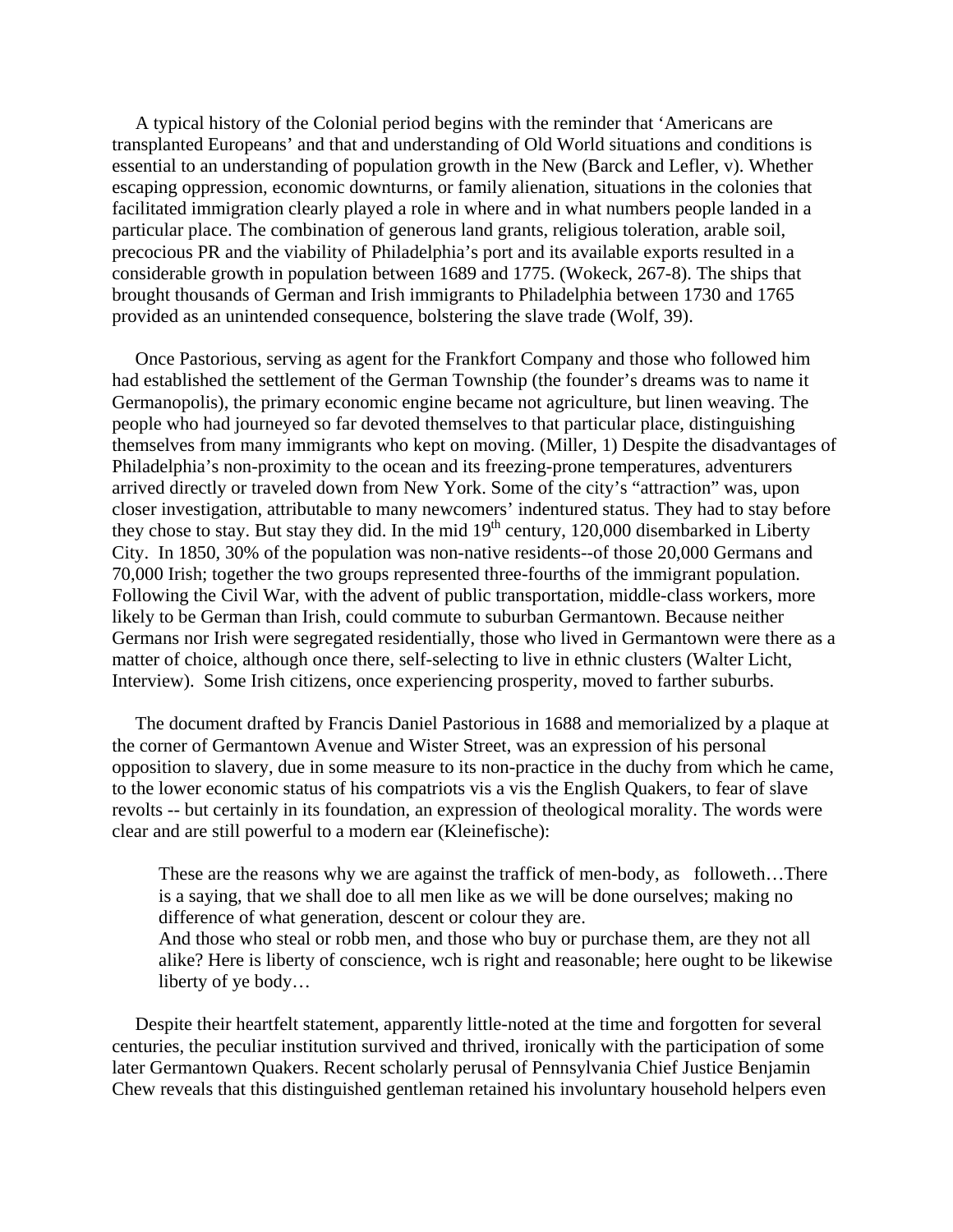as a neighbor, Mr. Johnson just down the street was providing sanctuary for escaped slaves from the South.

 In contrast to the fraught issues engendered by the persistence of forced servitude, much of Germantown history devolved into the everyday lives of everyday people settling in, building community, and providing mundane records of their comings and goings. When social scientists encouraged historians to adopt their methods of viewing masses of data, e.g. church registers and tombstone inscriptions, Stephanie Grauman Wolf was less reluctant than her peers to test that approach. Agreeing with scholar Philip Greven's assessment that 'historians must seek to explore the basic structure and character of society through close, detailed examinations of the experiences of individuals, families and groups in particular communities and localities,' Wolf proceeds to seek just such extensive information relating to Germantown, Pennsylvania. This village, distinct as were most mid Atlantic population centers from the New England model (those being older, isolated and homogeneous) and ultimately more representative of America's future, offered variety both in peoples and in social organization. Speakers of different languages, practitioners of distinct religions, initiators of an increasing non-agrarian economy and definitely not related by blood – yet holding together in a new kind of community, they gave evidence through church records, family chronicles, deeds, tax lists and charitable donations the structure, fluid and flawed, of a society moving forward.

 Before the slavery protest, the German and Dutch founding generations established the first non-English Quaker Meeting, were granted a self-rule charter by William Penn, lost self-rule to township status, built the first grist and paper mills in the colonies and printed the first American Bible (in German)(Wolf, 13). The first in-migration to Germantown might be said to be that of the yellow-fever refugees, many of them prosperous, who eventually determined that the German Township was an ideal location for their summer mansions. This influx, in turn, exerted a disproportionate influence on the course of road-building and other events, reducing the town back closer to village than city status. With its inhabitants devoted to individuality and pragmatism, disputes over religion remained within denominations, intermarriage prevented hardening of the philosophies, and "Constantly arriving strangers, both direct from Europe and from other parts of the colonies…" provided a fluidity that did not demand surrender of one's identity in a melting pot (Wolf, 336).

 Antebellum Philadelphia held much antipathy for Blacks and white abolitionists (Blockson, 10-11) and sympathy for Southerners, both through familial and business ties. Charles Blockson credits Francis Daniel Pastorious and Anthony Benezet of Germantown with establishing antislavery roots in the region (14). Although Louisa May Alcott's father, Bronson, was detached from is teaching job for the "crime" of instructing a black girl, the presence of Blacks since Germantown's founding, and a steady supply of Quakers offering succor to escaping slaves elevated the village's reputation in abolitionist circles. In pre-Civil War Germantown, African Americans were categorized with strangers for purposes of eligibility to be buried in Potter's Field. With the majority community viewing color as synonymous with poverty, and regarding living off the main road as essentially outside the community, opportunities for African American – in employment, housing and education -- were limited. Many had arrived before the Civil War, drawn by the air of religious toleration and Quaker abolitionism.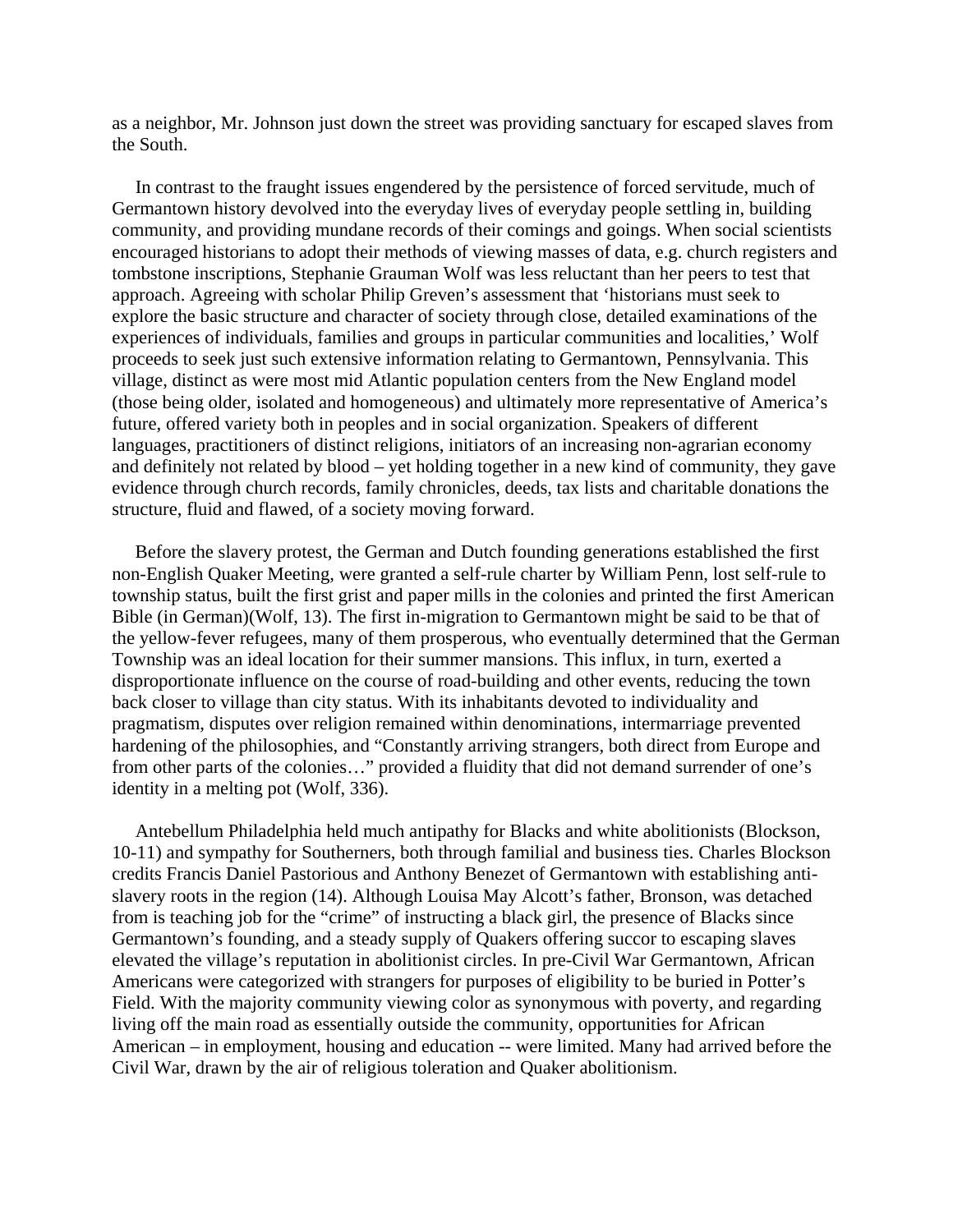Oddly, the first land dedicated to "resident" African Americans in Germantown was a burial ground: Strangers Burying Ground or Potter's Field. In the year 1755, Negroes and Mulattoes qualified for the designation (O'Grady, 4). An almshouse was added some 60 years later. Both facilities were far from the center of the village. The surrounding area remained farmland until after the Civil War then transmuted into a residential space for the poor. Service jobs to support business on the main road and mills operating along the local creeks drew unskilled laborers, African Americans among them. Still, little development occurred in this region west of Germantown Pike as one wealthy landowner maintained a monopolistic hold and the railroads extension from downtown came to the east side. Slowly, African Americans came to secure work in factories built along the East side (7). When wealthy Philadelphians began building large homes on the west, with the arrival of the west commuter railroad branch, service job opportunities and intentionally dense housing to accommodate the workers became available. In 1880, 79 Blacks and 97 Irish-Americans lived in an integrated setting with a smattering of English, German and Scottish foreign-born(11). The first African American church, Enon Tabernacle Baptist was built in 18 76. Two public schools were established in the late 1880's, one designated "Colored School." Again, job opportunities for "maids and working mothers" continued to be available(13). As African Americans filled the smaller homes in Pulaski Town, whites vacated gradually. Thomas Meehan Public School was built in 1901 as a replacement for the earlier segregated Black school, possibly spurred to completion by the recent Plessy v. Ferguson Supreme Court decision validating separate but equal public institutions and accommodations (15-16). More segregated facilities followed: the Penn School Club, the Pulaski Town Free Kindergarten Association, these two then joining to form the Wissahickon School Club, eventually, the Wissahickon Boys Club. Despite these events, Pulaski Town kept an integrated face going into World War I.

Gradually, over the  $20<sup>th</sup>$  century, a series of segregated schools, founded with apparent good intention, gave way to integrated education (Germantown High School in the public sphere; Germantown Friends in the private), and recreational facilities (YWCA and Germantown Boys Club). Even so, large areas of Germantown remain racially segregated by residence and educational venue, as white residents departed for suburbs near and far. When discriminatory practices in housing and employment began to recede, African Americans stepped up to opportunity, in the former case sometimes, the opportunity to move from Germantown to the suburbs, in the latter case regarding jobs, especially in education, to mightily assist the School District in righting wrongs. A classic example of seizing long-denied opportunity was African American teacher of mathematics, Mary Wright. Mrs., later Dr. Wright, served as the first Black teacher at Roosevelt Junior High, Germantown High School and the Philadelphia High School for Girls, eventually assuming the role of vice principal, the first Black administrator there, some 120 years after the school's founding. Here, for students is another connection to the historic 2008 Presidential campaign. Dr. Wright's son is Rev. Jeremiah Wright, the much talked about former pastor of Sen. Barrack Obama. Sadly, many public schools in Germantown that began gradually to welcome African American students, saw an exodus of white students -- resulting in a re-segregation of these historically exclusive institutions. It should be noted that Germantown High School itself, opened as an integrated school at the very beginning of the  $20<sup>th</sup>$  century.

 Today Germantown's religious entities run the gamut from overwhelmingly white to mildly integrated to substantially integrated to overwhelmingly African American. Black, white, Asian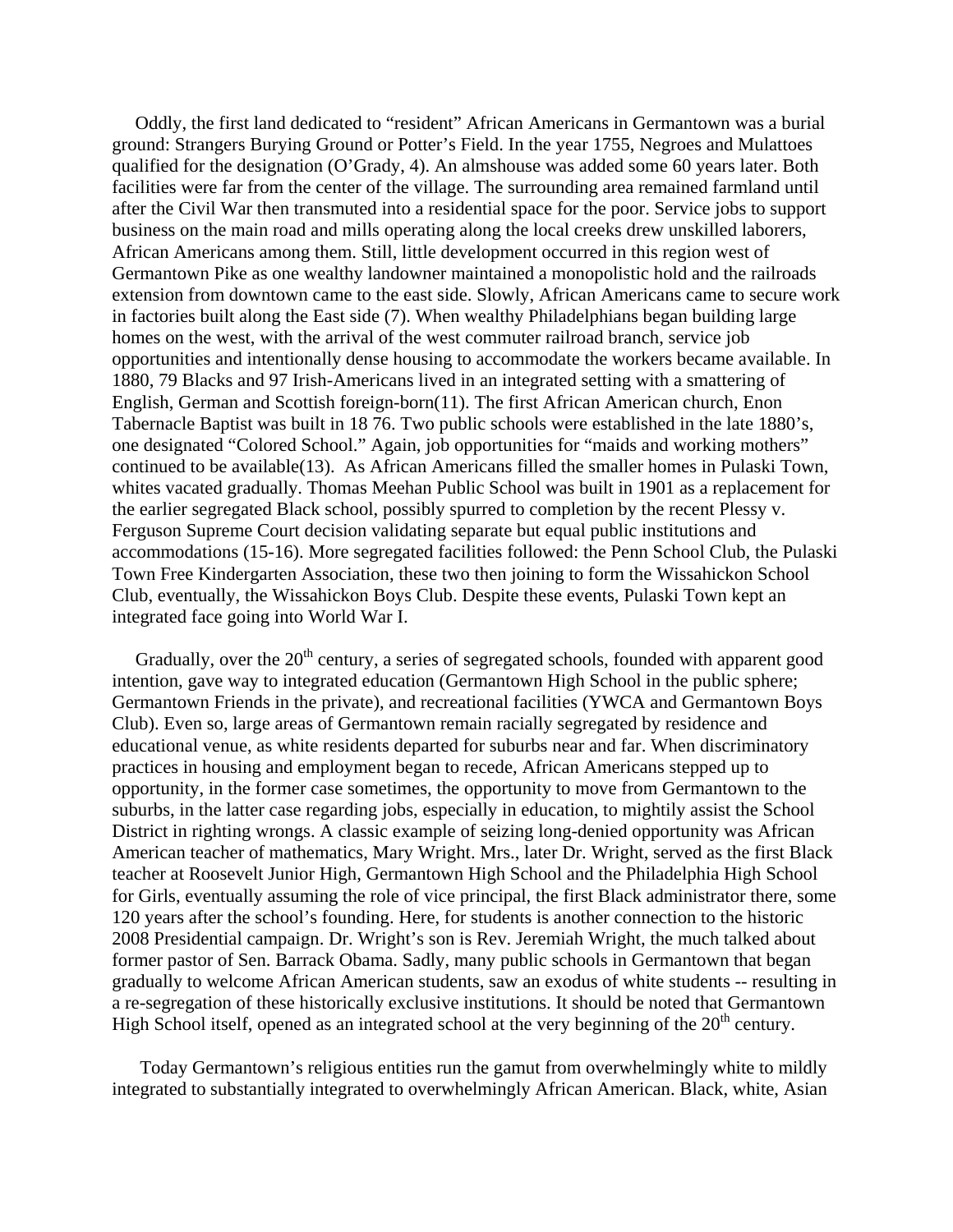and Hispanic-owned business blend along and contiguous to the former Leni Lenape Indian path, although outside perception of Germantown tends to perceive the community as primarily African American. The recent addition of Muslim entrepreneurs, and mosques on Germantown and Belfield Avenues highlights Germantown's continuing evolution and openness to newcomers. The ancient faith finds expression via a modern medium – the Internet, at http://khalipr.blogspot.com/2008/-2/saudi-tv-ch-2-islam-in-america\_03.html. A recent interfaith peace walk began at the Belfield Avenue mosque, proceeded to the First Presbyterian Church of Germantown, then to the Unitarian Society of Germantown and concluded at a Roxborough synagogue.

 To discover the history of the Irish in Germantown requires some digging, interviewing and extending the search to include church history. Although Irish immigration was higher in the Delaware Valley than in other East Coast ports before the Revolution (Wokeck, Trade in Strangers, 168), the number of those arriving from Southern Ireland was small and their proportion of indentured servants relatively large (175-176). The gender majority changed eventually from male to female (Interview with Eugene Stackhouse, Germantown Historical Society, Spring 2008). With the greatly expanded influx of Irish in response to the potato famine in the early 1800's, families came to be significant portion of new arrivals. First settling in downtown areas or up along the Delaware near industry providing employment opportunities, the anti-Catholic riots in the 1840's and general lack of acceptance even after the Civil War lead to the re-settling of identifiable communities West, then Northwest of the city. Even a simple request in 1842 by Bishop Francis P. Kendrick that Catholic school children be permitted to use their own rather than the King James Bible in public schools caused what to modern day Philadelphians might seem a lunatic overreaction by the Native American Party: a demand that immigrants wait twenty-one years before being eligible for citizenship (Nash, 170).

 A case history can be found in the chronicle regarding the establishment of Immaculate Conception Church, whose very building site in 1868 was on a piece of ground at a five block remove from the Germantown Road, an 'out in the sticks' exile (McGlinchey, 28). In contrast to the African American community whose members, young and old were excluded from educational, religious and social institutions by the white majority, Irish Catholics built their separate, and sometimes even better, facilities by their own choice and for their own comfort. Their relatively privileged status in relation to African Americans may have provided slightly better job opportunities which then translated into an ability to fund-raise for the church, its eventual school and recreational facilities. Their identity as a community was strong enough to create notable neighborhood enclaves that included "Irishtown," "Brickyard," "McNabbtown," "O'Kane's Point," and "Smearsberg," (the latter shared in all its obscurity with Italian and other ethnic minorities). Although many Irish joined the great suburban migration after World War II, and the parish school was not replaced after it burned down in 1971, the main sanctuary on Chelten Avenue remains both standing and active (39-41). Contractor David McMahon, born in Ireland in 1831 and arriving in the U.S. in 1864, demonstrated the best in American idealism by declining to discriminate against the newer-arriving Italians immigrants, rather providing them with steady employment (Giorno-Calapristi and Digiacomo, "The History of Immaculate Conception Parish," 22).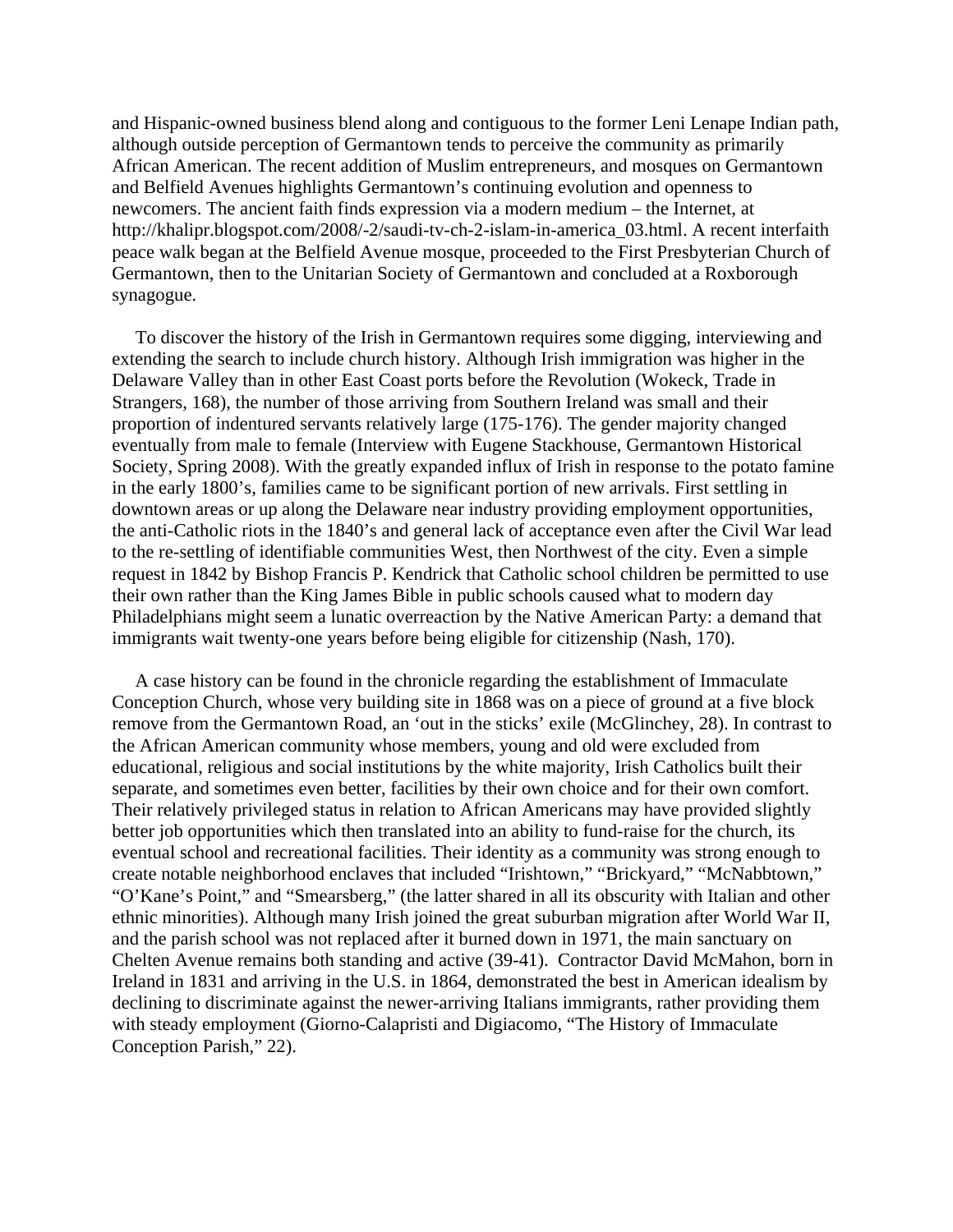In the case of Italian immigrants, workers first came to stay on East Price and Rittenhouse Streets, a low status neighborhood -- their choice of location based on their town or region of origin -- established their skill as stone masons and wrought iron artisans, established restaurants and organized a community band. As for the Irish, the parish church functioned as community anchor. Eschewing melding into the American church which was predominantly Irish, Italians established their own religious community, albeit for a time in the same building, as Immaculate Conception Church (DiGiacomo, Italians of Philadelphia). Eventually, a separate parish and building were established: Holy Rosary Italian Church at Haines Street and Belfield Avenue, ironically replacing at that location the African Methodist Episcopal Church. Associational and family photographs, key to maintaining a sense of community are printed in abundance in Italians in Philadelphia and on the Pennsylvania Historical Society website. The latter work also provides visual documentation of the many businesses owned and operated in Germantown by Italian immigrants and their progeny. They include meat markets, funeral parlors, pharmacies, restaurants, beauty salons, tailoring, Laundromats, and, still operating today: Tranzilli's Real Italian Water Ice "directly across the street from the former Holy Rosary Church." Tangible evidence of this once-thriving community can be found in the walls surrounding Acadia University (Saverino, 4) and in the very streets – Belgian block laid down in the 1890's and often confused with colonial cobblestone.

 Earliest Italian immigrants to Northwest Philadelphia were younger and looking for work that would allow saving enough to return home and buy land. Later emigres clearly following the path of chain migration – a worker coming first, then sending for family members. The village way of life in Italy was attempted to be replicated here in the Germantown and other parts of the city, but with predictable difficulty, especially in light of the disparity between the imagined and real Americas.

 Lifetime Germantown residents can reel off their neighbors' names: Perruchi, Patrizi, Serrano, Teti, Pagano, Maio. Among the ordinary people who have become a rich source of historical research (and photographs on the Pennsylvania Historical Society website, there were Luigi Giorno, a mandolinist, the first Italian policeman in Germantown (John Fusaro), the Leomporra and Mezzanotte Bakery. Italian Catholics had a home at the Holy Rosary Church, Haines and Belfield. Like increasingly prosperous Germantowners before them, Italians took the opportunity to move to suburbia as soon as economically feasible. Some Italian newcomers remain. Sicilians who left Italy because of the dearth of economic opportunity immediately following the devastation of World War II, journeyed first to Canada, then to North Philadelphia – close to clothing and other manufacturers – then finally to Southwest Germantown, living out the concept of chain migration by settling in close Italian family members and friends. Ties to their homeland persist with a few individuals still holding on to property there and returning for regular visits (Personal Neighbor Interview, June 2008).

#### **Objectives**

The purpose of the unit is to incorporate the Pennsylvania State Standards for research in a multifaceted inquiry into local living history. Standard 1.8 relates to the research process. The first task is to select and refine a topic for research. In this case, the student would be asked to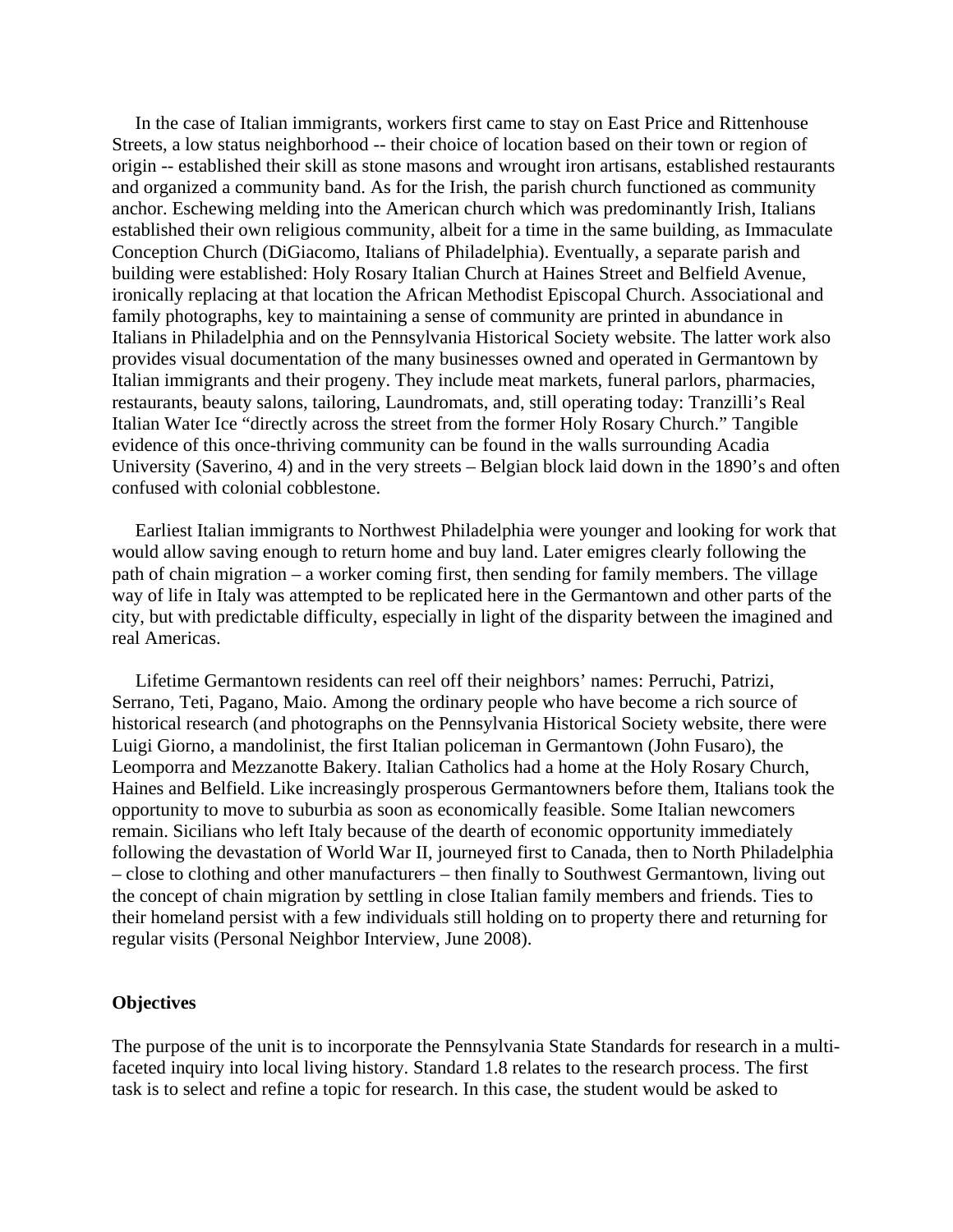identify the significance of immigration in the establishment and development of a community taking note of chronology of events; push/pull factors in bringing immigrants to the German Township; describing the varieties of diversity and unique features of the community as it evolved; and investigating the means and obstacles to acculturation. Students would compare immigration and in-migration and noting the effect each had on the community and the community's response to each set of arrivals. The positing of an essential question to guide future inquiry would be articulated.

 The second task required by Pennsylvania is to locate information using appropriate sources and strategies. Here, students would match the information needed to a source most likely to yield the data. Keeping track of efforts through a research journal will both focus student attention and provide a valuable resource for reference in further searches.

 The last requirement under state standards in research if to organize, summarize and present the main ideas from research. Through a mixture of written and oral, individual and group, electronic and poster displays, students would have the opportunity to fulfill this element.

 In addition to the state standards, students will become acquainted with research elements found in the core curriculum. A new facet of language arts instruction introduced this year is "Support for 21<sup>st</sup> Century Learning." Each week's planning and scheduling timeline provides a set of websites students can use to enhance their understanding of the week's goals and objectives. Through this introductory unit, they would gain an early ease with and mastery of research techniques: the gathering of information by first narrowing the search, selecting and evaluating sources, and creating a presentation that represents her or his own authentic voice, safely free of plagiarism.

#### **Strategies**

The first strategy is to demonstrate for students how they should record relevant quotations and relevant summaries and paraphrases along with page numbers and headings. A whole class KWL, having students identify what they already know on a particular topic and what they want to know, with the teacher providing a model for both analysis and synthesis of data. We would conclude each mini research inquiry with a summary of what was learned. A class summary chart posted would make clear what gains in knowledge have been achieved.

 Students would be provided a flow chart listing what are termed "The Big Six" – elements for a research format. They are: task definition; information seeking strategies; location and access of information; use of information; synthesis; and evaluation. Modeling each of the elements with the initial research inquiry into Philadelphia immigration history would precede students' working on their own or with groups. Providing a reference book (Sorenson) listing of MLA format source listing is also a part of the process. If time allows, a fast introduction to the I-Search may be provided. In that case, students would select an individual aspect of immigration history that holds interest for them, and would then proceed to gather information through an interview, observation and traditional library research methods, electronic or paper.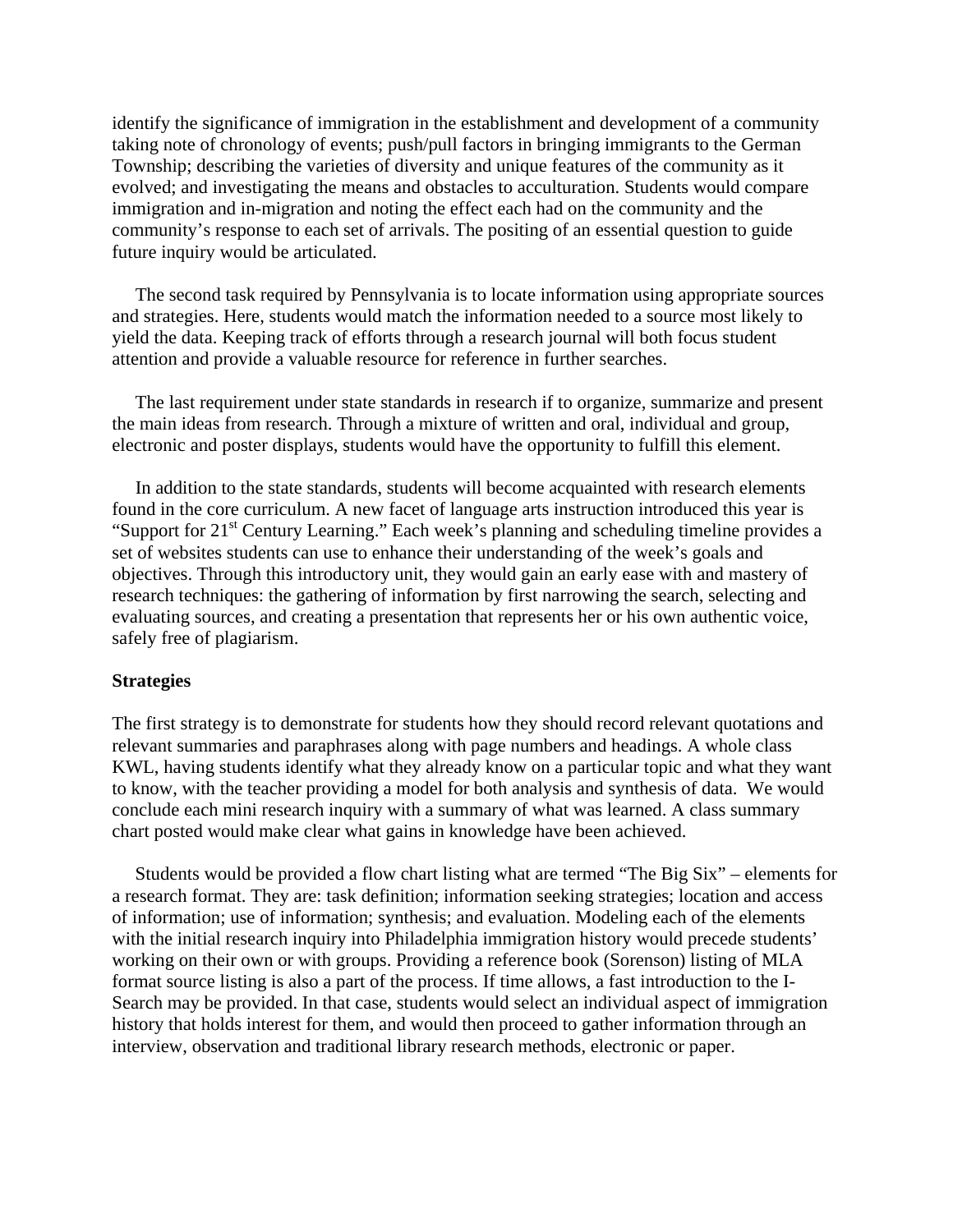Rather than delimit the overarching goal as simple information gathering or as an exercise in either validating or disproving the superiority of computer banks over glue and cloth-bound paper data sources, we will focus on the task that underscores all our efforts, that goal clearly articulated by retired Drexel University professor Jacqueline C. Mancall, Ph.D. more than two decades ago: "The role of [school research projects is to help] students develop thinking skills." Highlighting the distinctions made by her colleague, Robert J. Sternberg between traditional school-oriented and real-world research, Mancall and her co-authors: students, not teachers, need to define the research goal; information sought will not come in neat packages; the exact information needed or where to find it will not be immediately clear; information exists in context, not in isolation; there are no 'best' conclusions; informal as well as formal sources have value; and effective seeking is often better done in groups rather than by individuals.

# **Classroom Activities [Recommended for 9th grade or 12th Grade English Classes]**

Lesson Plan # 1 Establishing a General Background: The Nexus of Immigration and Germantown Histories

Materials needed: Three general articles on immigration/Germantown history. Wikipedia (Germantown PA); "Philadelphia: Immigrant City;" New York Times article: "The Border and the Ballot Box." Also: access to the Internet; KWL Graphic Organizers; notepaper, pens and pencils; chart paper and markers; historic and modern maps of Germantown and a selection of books and articles relating to Germantown and its past. Also the note taking template contained in Appendix C. As research deepens, the scaffolding template could be set aside.

## Class Length: 80 minutes

Utilizing a KWL graphic organizer entitled "Germantown: Ancient and Modern History" students and teacher together brainstorm everything they collectively know about Germantown, an area most modern students know only as a neighborhood in Northwest Philadelphia. Suggested categories for information accumulation can include history, schools, historic sites and/or landmarks, and notable residents. As a class then students proceed to fill in questions under the "What I Want to Learn" column of their graphic organizer. Accessing the web (or previously copied printouts) for the Wikipedia article on Germantown, students in small groups will fill in information gleaned from this very general article. Students may then access additional information from print sources in the classroom.

Extension: (1) Allow students to select any hot link on a Germantown PA-related website, visit quickly and glean 3-5 additional details to illuminate Germantown's history. (2) Select one portion that seems sparse in detail and conduct a print or web search for additional substantive information and write a paragraph that could be submitted for publication. (3) Write an evaluation of the website as a research source. (4) Locate and list three "Most Unhelpful" websites. Write a 1-3 sentence explanation of the website's limitations and/or obvious distortions.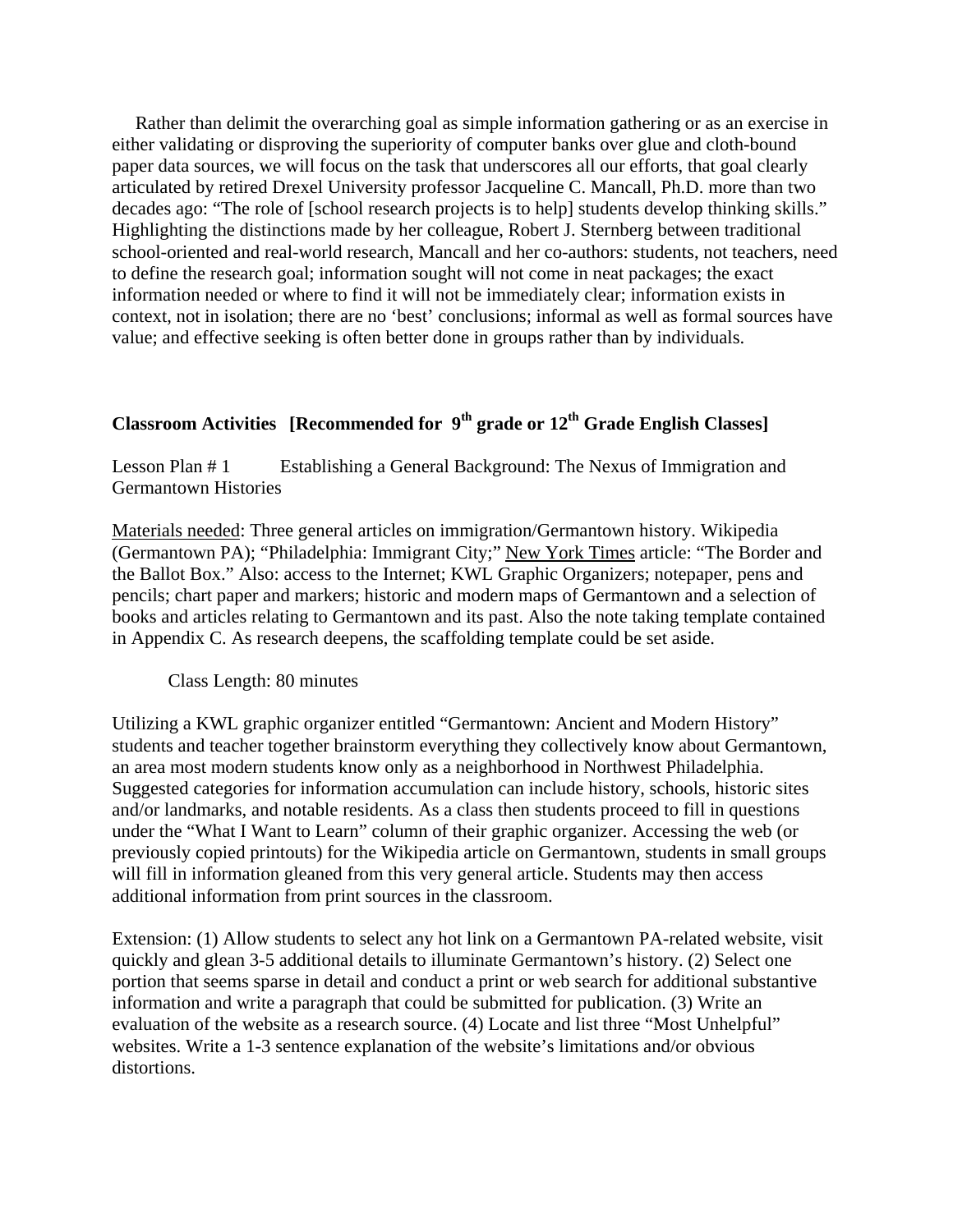12<sup>th</sup> Grade Extension: Working as partners, with each pair assigned a paragraph of King Charles II's Charter to William Penn, write a modern English version of what was promised. Add editorial comment on the ramifications (including bold assumptions of entitlement) of the lands and other "goods" granted to Penn and his descendants, and a brief speculation on the possible impact on all who followed should those heirs appear today to make their claim.

## Lesson Plan # 2 Using and Evaluating Information Sources

Utilizing a graphic organizer marked U.S. Immigration History, proceed in similar manner to Lesson Plan # 1: brainstorm student and teacher knowledge of this aspect of our nation's history. Divide the "Know" column into three for three centuries of history, then within each note three kinds of information: (1) Where people came from (2) Why people sought to journey here (3) Where people went when they arrived and (4) What kind of a welcome did they receive. "Want to Learn" will follow these categories.

Divide class into three groups; assign the articles on immigration history respectively from *The New York Times*, www.about.com, and a third of the student's choice [More points for finding and using a "gov," "org," or "edu"]. Each group will gather and record as much information as their source provides to answer the questions website under each category. Coming together, the class will share what they have discovered. A brief discussion can follow focusing on the relative satisfaction students experienced with each information source, matching, conflicting and possibly missing material can be evaluated.

Extension: Students compose brief reviews of their respective information sources on sheets (Appendix C) that can be posted in the IMC or library to guide future student researchers.

Lesson Plan # 3 Moving Beyond Copying Mode in Research

Utilizing the note taking template from Appendix B for use with Frederic M. Miller's "Philadelphia: Immigrant City," students working individually will read and paraphrase sentence from Miller's first paragraph as practice for note taking throughout the article.

Working again in groups, this time with their own note paper and a piece of chart paper, groups will be assigned one topic from among those followed on Day Two: (1) Where people came from (2) Why people sought to journey here (3) Where people went when they arrived and (4) What kind of a welcome did they receive. Add two additional groups: (5) Describe what people did when they arrived in Philadelphia. (6) Map the new arrivals. When groups have culled the targeted information from the article, they will come back together and post a whole-class annotated timeline. This time line could utilize the length of one wall.

Extension: (1) Create a recruiting pamphlet for enticing persons from outside the United States to come live and work in Philadelphia. Select a time period and include details of what would most attract émigrés to choose our city in that particular day and age. Illustrations by the talented or those who know how to seek and print out images from the web may be added. The final results can be displayed along the length of the timeline. (2) Create a second pamphlet inviting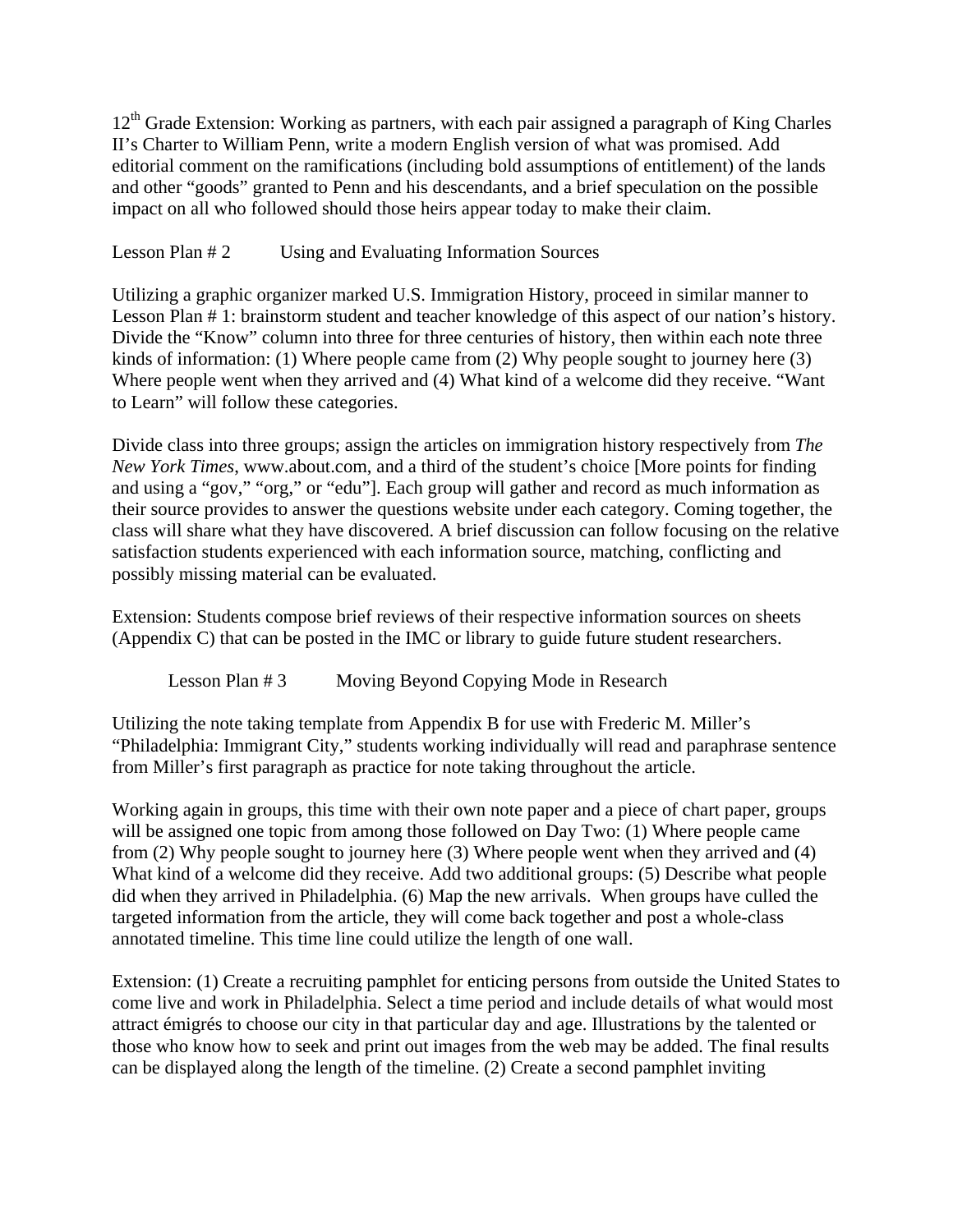newcomers specifically to Germantown. Demonstrate command of particular features that the northwest offers to newcomers from afar.

## Lesson Plan # 4 Germantown's Beginnings: Immigrants Who Set the Tone

Length of time: One 80-minute period or two 45-minute periods, with extension (homework)

Materials needed: Copies of the *Germantown Crier*, Bedford's *Anthology of American Literature*, copies of the "Memorial Against Slaveholding," original language and "translated" versions; the quakerroots.blogspot discussion of the Memorial, John Greenleaf Whittier's poem about Daniel Pastorious and the Memorial; and internet access for a search engine survey of entries relating to the Memorial.

The purpose of this lesson is three-fold: to imagine the wrenching experience of leaving one's homeland, never to return; to speculate on the impulse for the Memorial Against Slaveholding and its immediate reception and to observe how an event of such grizzled vintage is represented on the most modern of information sources, the web.

Before each reading, students will predict both the content and tone of the document. During the reading, they will make notes on the informational, emotional, and strategic aspects of each piece of writing. After the reading, students will have the opportunity to create a parallel composition of their own for each of the three self-contained pieces, set in the present, involving their own imagined journey to another country, writing home to report and mourn, taking a stand on an issue of controversy in their imagined adopted land, creating a brief poetic tribute to their own courage, and finally, to assess the web resources regarding the Memorial and rating one the best, one moderate, and one worst, along with evaluative remarks.

Lesson Plan # 5 Newcomers from the Big City: Power Brokers and a Town's Future

Students will read narratives of newcomers to Germantown beginning with Daniel Pastorious. They will be asked to note particularly the economic circumstances, work and family history of a set of movers and shakers. Particular emphasis will focus on the influx of "visitors" during the Yellow Fever epidemics of the 1790's and how the discovery of the area by the wealthy brought new and long-lasting influences.

Procedure: Provide students with this excerpt from Stephanie Wolfe's *Urban Village* (p;. 54-55) regarding the placement of a road in colonial times. Identify the motivation, the strategy and the outcome, both immediate and long term.

 When a jury of local residents laid out a new course for Wissahickon Avenue in 1763, the result displeased James Logan and Rebecca Venables, two of the most important sometime residents, who immediately appealed to the Quarter Sessions Court and arranged for the appointment of a new set of road viewers – all English And all Quaker. Those who had come to Germantown to enjoy gentry life…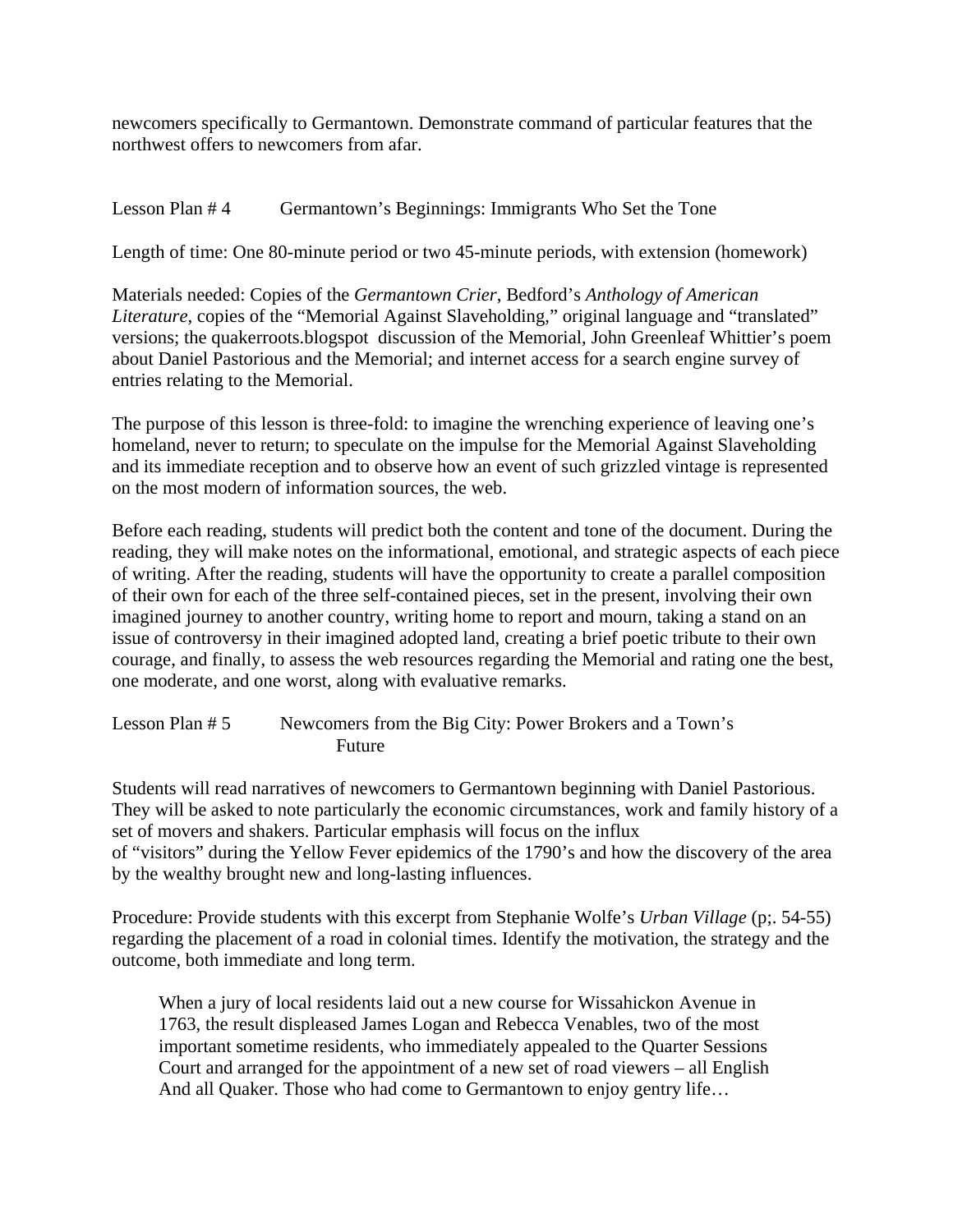had no interest in the urban future of Germantown; their interest was rather in keeping it as rural as possible.

 Adopting a "Scavenger Hunt" approach, ask students to assemble via encyclopedia or webquest a word portrait of the influencers in Colonial times: names now remembered by their presence on street signs through the area: James Logan, Benjamin Chew, Haines, Ashmead. How many references and hotlinks can they follow in a set period of time (20-30 minutes). Access a map of Germantown to match the names with locations of their namesake byways. www.phillygeohistory.com.

Extension: As time allows, students will browse through issues of the Germantown Crier and gather data relating to the origins and continuation of class distinctions in land and home ownership, occupation, educational opportunities and the like. Students can analyze in a format of their choice (essay, poster, power point, pamphlet) the causes and potential correctives for these disparities.

| Lesson Plan # $6$ | Gathering, Synthesizing and Presenting Information on a Self-Selected |
|-------------------|-----------------------------------------------------------------------|
|                   | Aspect of Germantown Immigration History                              |

Time Frame: Flexible, Expandable

Have students enter the standards in their log books as a way of focusing on the task at hand.

 Standard 1.2 Reading Critically in All Content Areas Read and understand essential content of informational texts and documents, most notably news articles, biographical excerpts, government documents, and scholarly historical monographs.

 Standard 1.4 Types of Writing. Write complex informational pieces (e.g. research papers, analyses, evaluations, essays).

Presentation Rubric: Assemble for sharing with an audience the information gained in the format of your choice: Mini-lecture (illustrated); Poster; Powerpoint; Map; Timeline; Living History Monologue (role play); Interview; Mini-documentary, audio or video.

 Information should be clear, well-organized, documented, engaging, and open-ended (identify questions not answered, information not currently or easily accessible).

 Conclusion: Analyze the value of the research to you as a student (process and product); make between three and five recommendations for an improved process and/or advice to future students on how best to proceed.

Group One: Worker Opportunities and a Diversity Yield: African Americans, Irish, Italians

 Working in groups, students will investigate the arrival of enslaved, indentured and free blacks; Irish immigrants, including female domestics and refugees from anti-Catholic violence; and Italians arriving in the  $19<sup>th</sup>$  and then the  $20<sup>th</sup>$  centuries seeking work. Focus will be on how each ethnic group sought to reside (in towns within the town), find work, and evidences of how the groups interacted to overcome differences and to form a sense of community across the decades.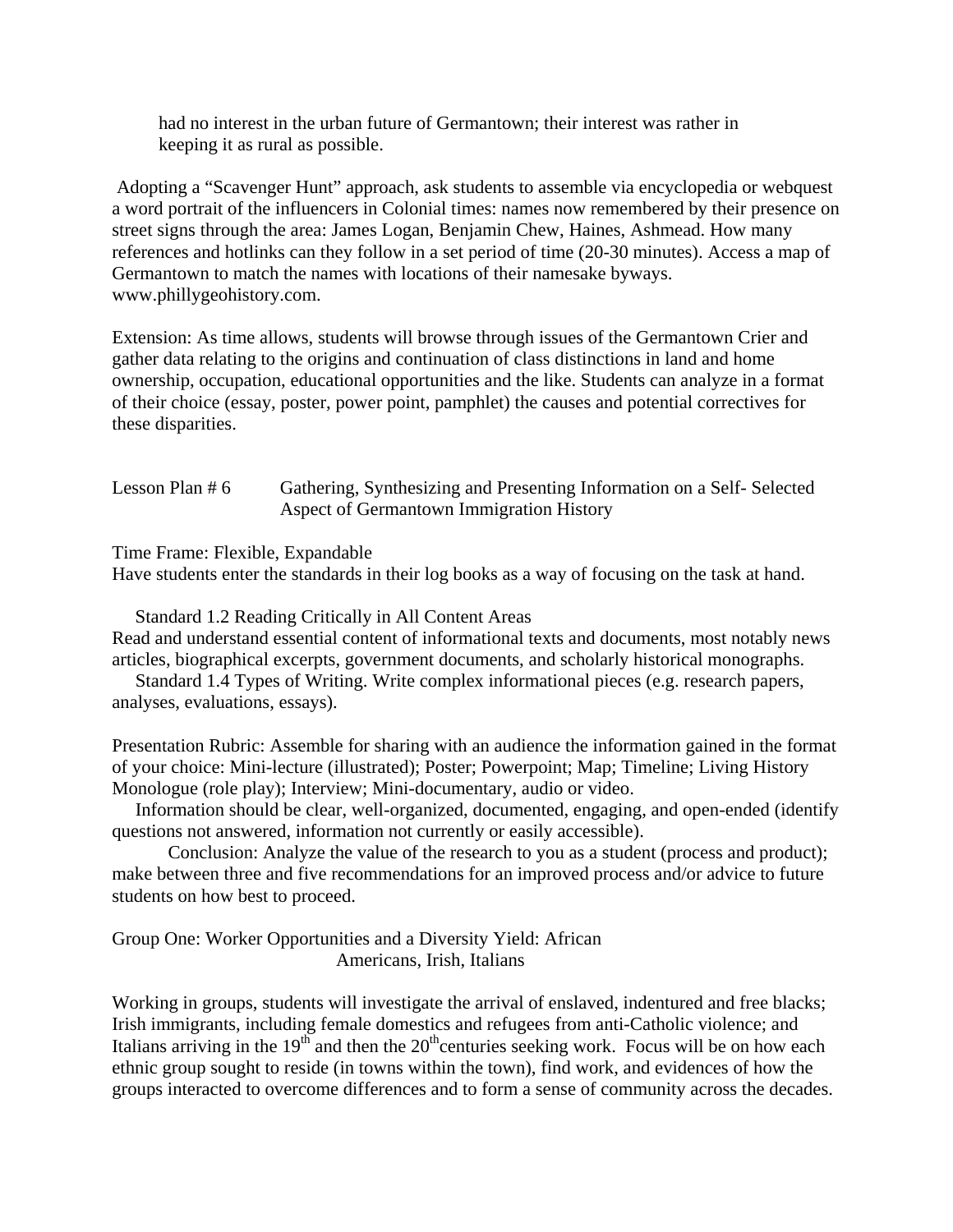Research Sources: Original or reproduced copies of the Germantown Crier and Evening Bulletin articles, texts from works cited as available on the as a starting point, students may then move to the Internet, e-mail, telephone inquiries or site visits (see Appendix D) to supplement their findings. Students may refer to the comparison chart in Appendix B as a suggested base outline for organizing information. They will record each source used with all necessary details for later creation of a works cited list.

Group Two: Germantown Welcome to Newcomers: The Transient (Underground Railroad Passengers) and the Permanent (Pulaski Town) The history of religious toleration and opposition to slavery increased the chances that this community would be involved in the operations of the Underground Railroad and would attract many African American newcomers in the waves of migration following the Civil War, World War I and World War II. Additional Resources: Germantown Courier, The Library Company exhibit running until October 10, 2008 (Black Founders), Aces Museum, 5801 Germantown Avenue.

| Group Three: | The Role of Schools and Community Centers in the Assimilation of<br><b>Newcomers</b>                                               |
|--------------|------------------------------------------------------------------------------------------------------------------------------------|
|              | "unruly students were not allowed to attend [the Concord School]" Mennonite Trust<br>www.ushistory.org/germantown/uper/concord.htm |
|              |                                                                                                                                    |
|              | "Compulsory school attendance laws [dovetailed with] the pressing imperative to introduce                                          |
|              | immigrant children to American ways and institutions." (Walter Licht,                                                              |
|              | Getting Work, 65)                                                                                                                  |
|              | "Catholic authoritiessaw a perfect match between practical schooling and their clientele, boys                                     |
|              | and girls of immigrant families." (79)                                                                                             |
|              | "Fears of social disorderprovided greater cause for initiating programs of practical                                               |
|              | instruction" $(87)$                                                                                                                |

Which schools and community organizations in Germantown welcomed students and area residents? Which students and residents were welcomed and when? Which students and residents were not welcomed and why? How did education and recreation for children of immigrants match or differ from that for children of native born residents? In what ways did schools and community centers serve society's purposes beyond the 3 R's? What impact did newcomers to Germantown have on educational and social institutions? Compare any particular immigrant experience with educational and community organizations and compare with your own. What conclusions can you draw? What recommendations for future policy would you offer?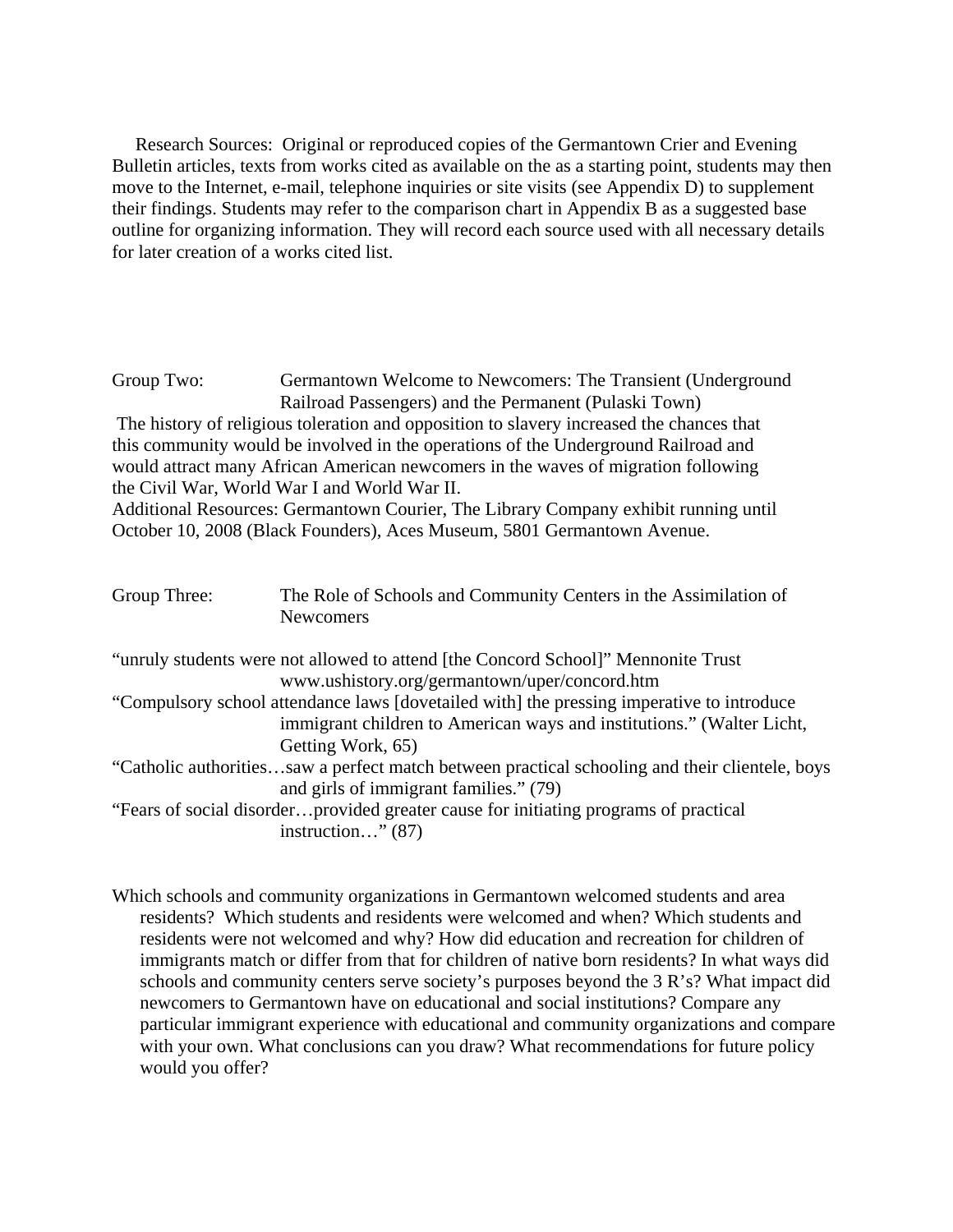$12<sup>th</sup>$  Grade Extension: Start with the internet mention of the names of the following prominent Germantowners: Edwin C. Jellet, H.H. Houston, S.F. Hotchkin, and Reynier Tyson. Find the link or links to google books. Read all or part of the chapter in the digitized text, taking notes on whether and how each of these individuals are connected to welcoming newcomers to Germantown. As a bonus search, find information in any format relating to John S. Trower and the John Gordon Baugh(s), Jr. and Sr. Create "Who's Who in Germantown History" for each of the individuals researched. Post on bulletin boards in the school hallway.

## **Resources**

Barck, Jr., Oscar Theodore and Hugh Talmage Lefler. *Colonial America*. New York: The Macmillan Company, 1958.

And old-fashioned but thorough-going history that gives fair coverage of immigration details.

Batcha, Becky. "Hit the road: Secrets of Germantown Avenue." Philadelphia Daily News, March 26, 2008.

http://www.philly.com/dailynews/features/Hit\_the\_road\_Secrets\_of\_Germantown\_Avenue.html ?adString+pdn.entertainment/features;!category:features;&randomOrd=032608075448. Here we find the possible link between Germantown PA and the 2008 Presidential campaign, namely that Sen.Barack Obama's German ancestors lived near Crisheim Cottage, both they and the building being of Revolutionary War era vintage. Also included, are the journalist's accolades for Germantown as the "richest in history" of the communities lining Germantown Avenue, and the  $18<sup>th</sup>$  century "be all and end all of country living." Providing the inevitable news article error in detail: the description of "Ye old pavement" as "cobblestone." The stones are Belgian block and their age is post-Civil War rather than pre-Revolution. An enjoyable piece nevertheless.

Baugh, J. Gordon, Jr. "A Souvenir of Germantown." Issued during the Fiftieth Anniversary Celebration of the Emancipation Proclamation. Philadelphia: Baugh Press, 1913. Reprinted in the *Germantown Crier*, Vol. 36, Number 1, Winter, 1983-84.

Produced by an African American family that included both printers and caterers, the pamphlet was mined by the Germantown Historical Society for a window into the black community in the late  $19<sup>th</sup>$  century.

Belasco, Susan and Linck Johnson, Editors. *The Bedford Anthology of American Literature*. Boston: Bedford/St. Martin's, 2008.

Following the latest trends, Bedford offers a much richer selection of American literature, incorporating formerly unused genres like journals and epistles while broadening the range of groups represented. History from the ground up. Includes a letter Francis Pastorious, Germantown's founder, wrote home to his father making manifest the reality that they would likely never meet again in this life.

Blockson, Charles L. "Philadelphia County." *The Underground Railroad in Pennsylvania*. Jacksonville, NC: flame International, 1981, 8-32.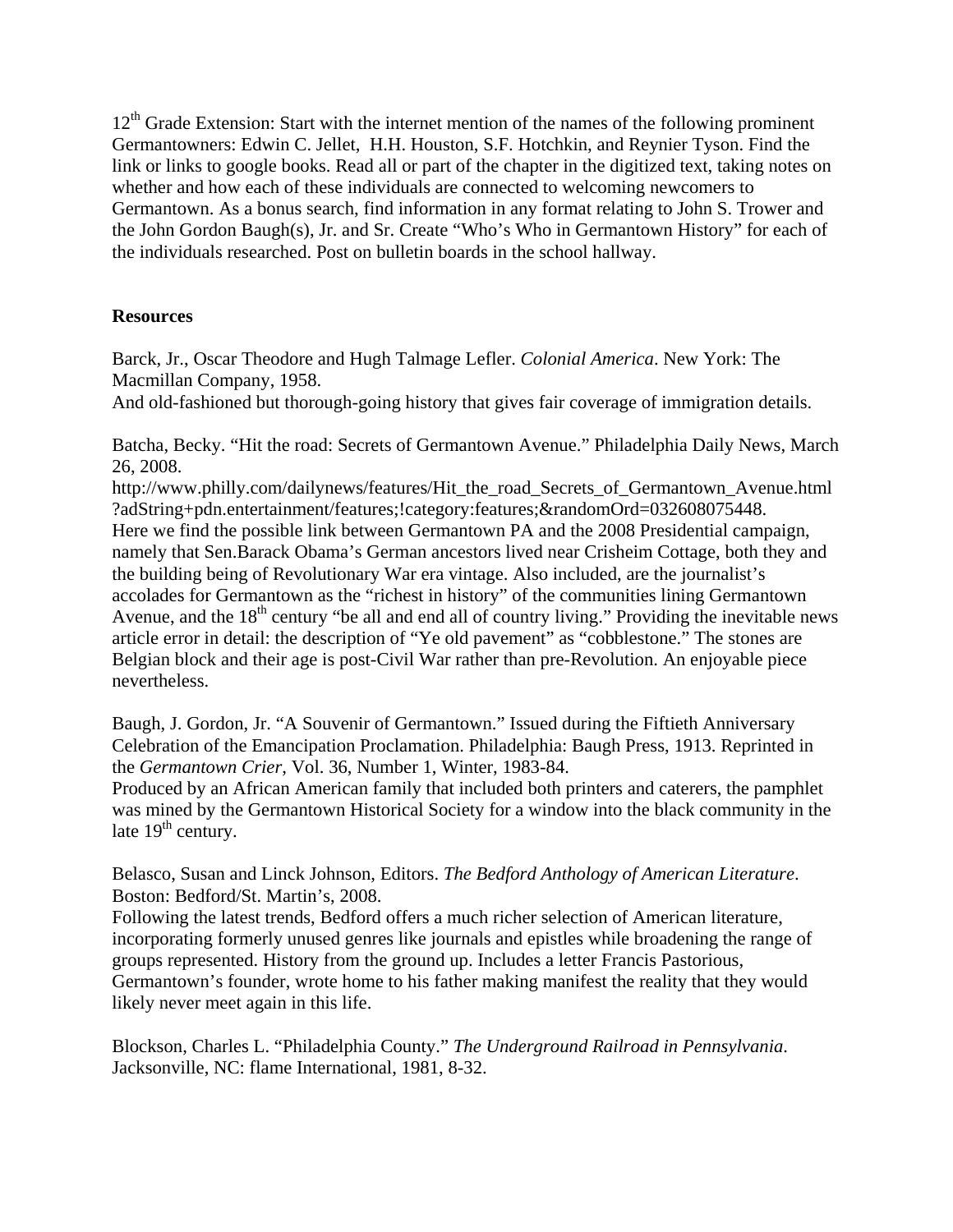This monograph provides ample detail of the sophistication and complexity of the Underground Railroad with its station stops, allies, drama, close calls and even, occasionally, rides on actual railroad cars. Philadelphia's William Still is credited with chronicling individual stories, including that of one of his own family members. It was not surprising that Germantown, with its history of abolitionist Quakers, should provide leadership in this grand endeavor.

Callard, Judith. *Images of America: Germantown, Mount Airy, and Chestnut Hill.* Charleston SC: Arcadia, 2000.

Organized chronologically and geographically, Callard provides narrative, photographs and portraits to convey the line of immigrant history along, in succession, the Lenni Lenape trail, the Great or Germantown Road, Main Street and finally, Germantown Avenue, with the Wissahickon Creek beckoning both recreation and industry. Housing, transportation, education, religious life, community buildings and their evolution in use appear in graphic clarity.

Clemens, Thomas E. "Quaint Old Landmarks in East Germantown (1939)." *Germantown CRIER*. Volume 56, Number 1, Spring 2006.

This reprinted reflection recounts youthful combat on a local physician's lawn. Early "Brickyard" brawlers demonstrate to contemporary youth that nothing is new under the sun. Students can learn that neighborhood designations are not only, not coined by themselves, but pre-date their birth.

"Germantown's Old-Time Neighborhoods, Villages, and One-Man Towns: A Gazetteer." *Germantown Crier*: Volume 37, Number 3, 66-69, Summer, 1985. Here we see familiar (Rittenhouse Town) and unfamiliar (Sawdust Town) names with geographical and historical detail. Ripe for an annotated mapping project and connecting with modern students' acquaintance with the areas revealed.

Giorno-Calapristi and Donna J. diGiacomo. "David McMahon: Germantown Contractor." *Germantown Crier*, 56:1, Spring 2006.

Born in Ireland in 1831, McMahon made his name and fortune in Germantown PA. The homes he built still stand and his reputation for fairness in is dealings with those of other ethnic groups remain strong in memory. He was a member and supporter of his church, Immaculate Conception that demonstrated its Irish identity through its closeness to Bishops like Ryan,

Shanahan and Quinlan and priests with names like Higgins and Corcoran.

http://hsp.org/files/photolistitalianamericanfinal.pdf

Accessed March 22, 2008

Nostalgic and charming photographs of real-life Italians, both family and occupational portraits, in the Philadelphia region and its neighborhoods, including Germantown.

Johnson, Kevin R. *The "Huddled Masses Myth": Immigration and Civil Rights*. Philadelphia: Temple University Press, 2004.

Johnson provides substantial underpinning to the uncommon concept that African Americans are truly an immigrant group despite the involuntary nature of their arrival that leads many to exclude them from the "newcomer" picture. Providing a context for viewing the link between African and Asian experiences, Johnson also profiles the treatment of women immigrants, like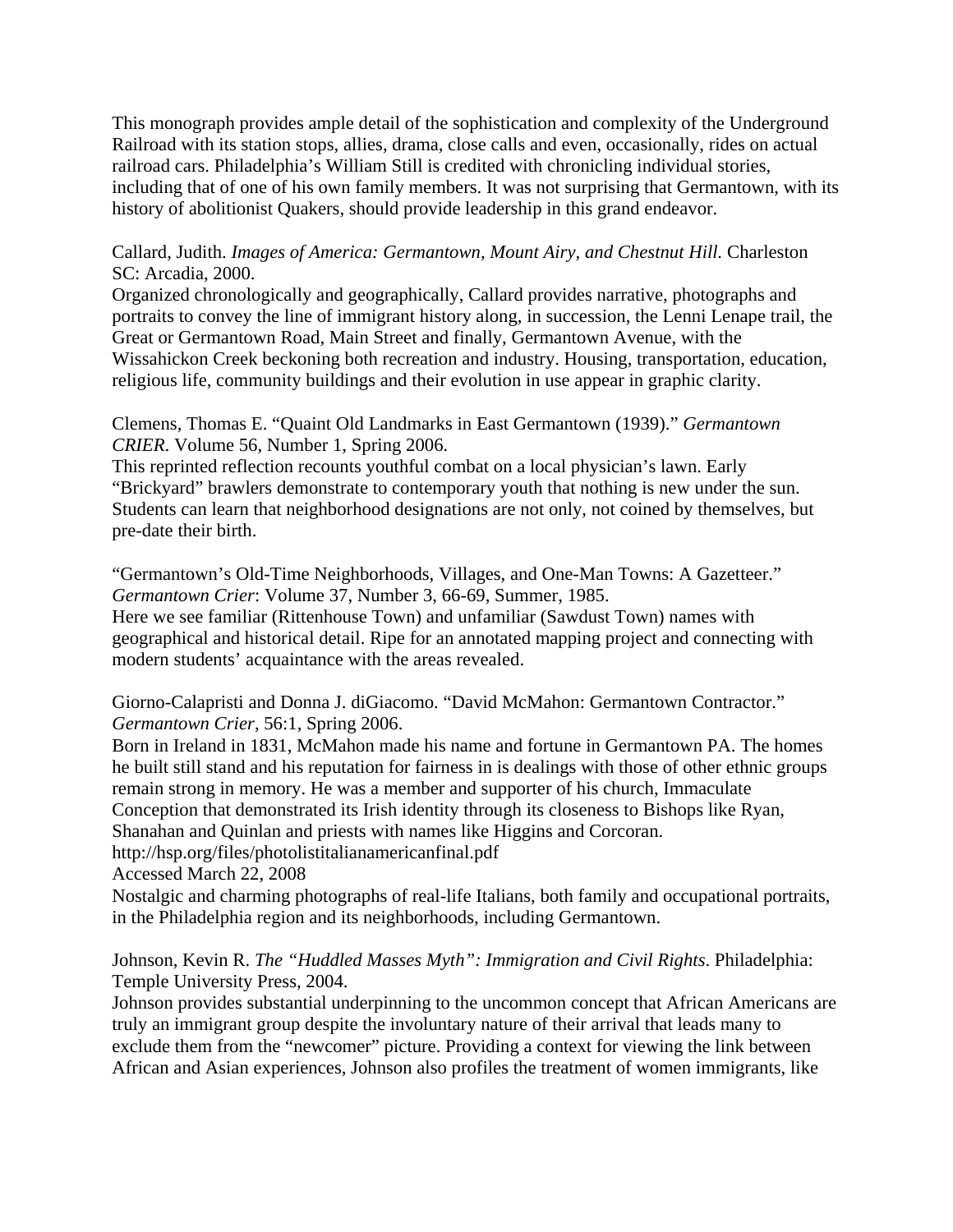the Irish household servants arriving in Germantown, who were "often presumed to be likely to become public charges."

Jacoby, Susan. *The Age of American Unreason*. New York: Pantheon, 2008. Though it is unlikely that high school students would be either willing or required to absorb the full text of Jacoby's humorous yet disturbing rendering of the wide-ranging illogic in today's America, excerpts can challenge student thinking and perhaps spur young people on to critical thinking and greater depth of research.

Kleinefische, Katie. "Origins of Abolitionism in America: the Germantown Quaker Protest of 1688." *Pennsylvania History: A Journal of Mid-Atlantic Studies*, Spring 2007. A classic demonstration that there is always more to a story in history than is recorded on a memorial plaque or in an edited version of the full-text "Germantown Petition Against Slavery." Political correctness and burnishing a Society's image play a part in this fascinating inquiry, an excerpt from Kleinefische's doctoral thesis.

Licht,, Walter. *Getting Work: Philadelphia, 1840-1950.* Philadelphia: The University of Pennsylvania Press, 1992.

Since a vast number of immigrants arrive seeking employment, this text provides invaluable and substantive material on whether and how newcomers fit into the job scene in the City of Brotherly Love. An artful blend of individual case studies, information-rich narrative and statistical data paint a fascinating portrait of the occupational evolution of a city. Particularly notable are references to the sometimes hidden, immigrant-assimilating agenda in the founding of schools.

McGlinchey, Dennis. "The History of Immaculate Conception Parish: Derived from the official parish history, edited and updated to the present." *Germantown Crier*. 58:1, Spring 2008. Lead first by the Vincentians in 1849, possibly seeking refuge from the Philadelphia's anti-Catholic riots and church burnings, Germantown Irish Catholic later built the Immaculate Conception chapel and built a history of community and achievement.

Miller, Frederic M. "Philadelphia: Immigrant City." Balch Online Resources. http://www.balchinstitute.org/resources/phila\_ellis\_island.html Accessed March 23, 2008.

Miller depicts the early days of immigration in forming both the city of Philadelphia and the community of Germantown and the change over the years from Irish and German predominance among immigrants to a wider diversity of newcomers. Students can see here how an article originally written for traditional print media can come to be on the web, at a site rich in immigration history resources.

Nash, Gary B. *First City: Philadelphia and the Forging of Historical Memory*. Philadelphia: University of Pennsylvania Press, 2002.

Nash provides well-written and exquisite detail not only about events and people not usually included in traditional histories, but about how and why that history has not been recorded, gathered, processed nor publicized. Of particular interest are sections on the Underground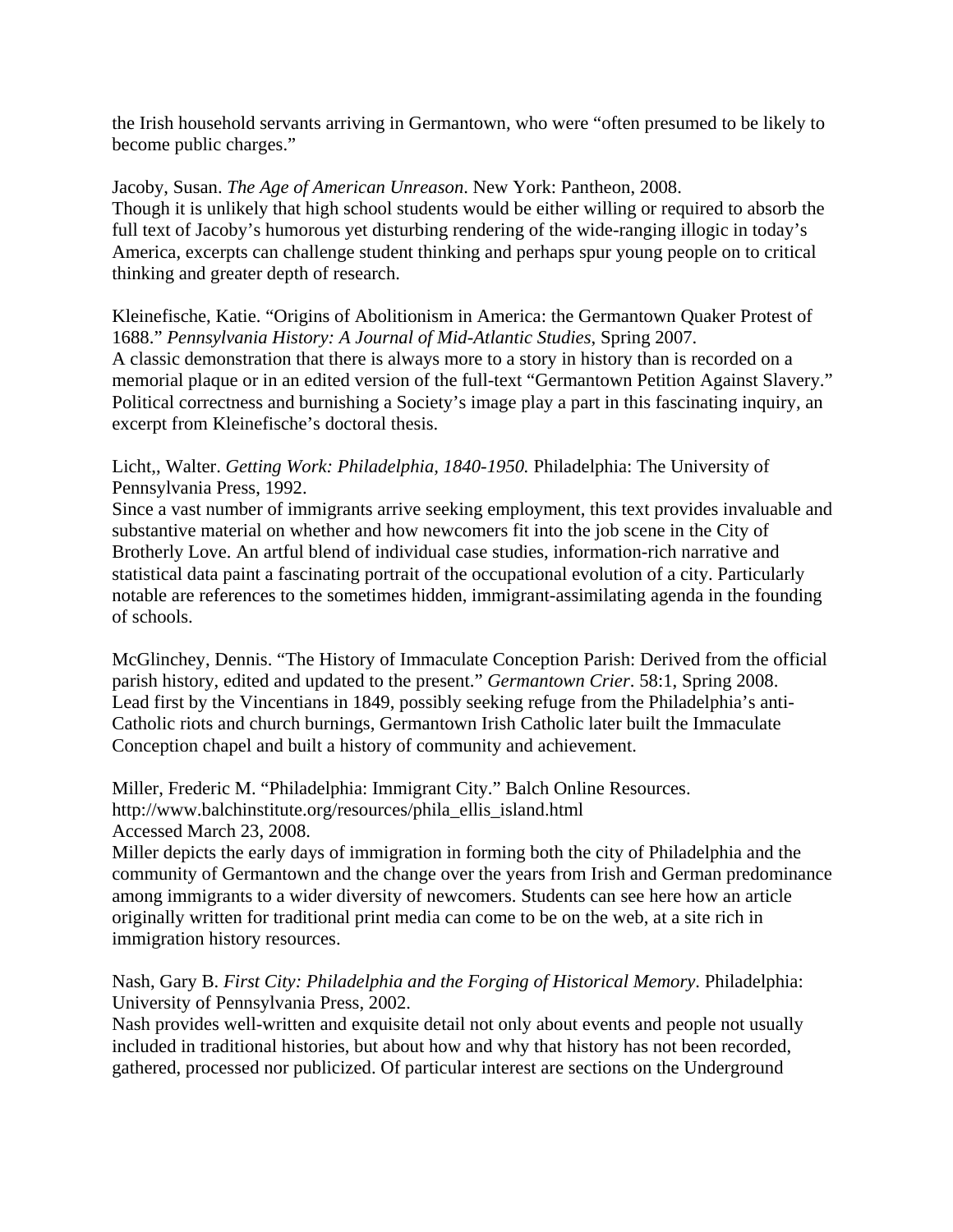Railroad and anti-Catholic riots of the 1840's which bear directly on the movement of African Americans, and Irish and Italian Catholics to Northwest Philadelphia.

O'Grady, Joseph. "Pulaski town: The Evolution of a Black Community." *Germantown Crie*r, Vol. 53, No. 1, Spring, 2003, 4-24.

Here is Germantown at its multicultural best: a person of Irish extraction chronicling a portion of African American history. A blend of pre-Revolutionary immigrant history with later developments relating to: freedman and the enslaved, servants and the wealthy, commerce and education, segregation and racial mixing, transportation and real estate development, philanthropists and laborers. Additional articles in this issue cover the burial ground, Potter's Field, an extended history of Enon Tabernacle Baptist Church, a 1927 reflection on the community, a brief history of the Meehan Public School, and a personal reminiscence by distinguished author, Elizabeth Gray Vining.

Pastorious, Francis Daniel. "Memorial Against Slaveholding." (1688) http://wikisource.org/wiki/Memorial\_Against\_Slaveholding Accessed March 23, 2008. A modern source (however questionable) for an ancient document. An exciting reading challenge for students as well as a model for social protest.

Penn Institute for Urban Research. "Immigration, Race and Urban Inequality." Faculty Forum, Spring, 2005.

Confirmation that the intersection of these topics is both of longstanding and of current interest. Demonstrates for students that institutions of higher learning can and do focus on issues close to their everyday lives. Students themselves may be stimulated to offer their own expertise.

 Pitfield, Robert L., M.D. "Men and Things: Germantown Resident Recalls Old 'Smearsburg' and Calls the Roll of Some of the Notable Men Who at One Time or Another Called It Home." *Philadelphia Evening Bulletin*, May 23, 1930.

A neighborhood name and history that were invisible and unknown to many a current lifelong resident of Germantown. Rich in geographical and anecdotal detail, the reader may be surprised to learn that Supreme Court Justice Owen J. Roberts spent his boyhood in these humble environs, later attending Germantown Academy.

Randall, Betty. "Germantown, Pennsylvania." *Indiana German Heritage Society Newsletter*. http://www.ulib.iupui.edu/collections/kade/germantown.html. Accessed June 9, 2008.

Both historian and Krefelder descendant, Randall neatly summarizes the ethnic origin, push and pull factors, and accomplishments of Germantown's earliest European settlers. Brief references to the  $200<sup>th</sup>$  and  $300<sup>th</sup>$  anniversaries of the community's beginnings are included. As noted by James Duffin, University of Pennsylvania archivist and Germantown Historical Society stalwart, and confirmed here: the commemoration of this beginning has much or more resonance in Germany than in Germantown.

Savarino, Joan L. "Italians of Northwest Philadelphia: Remembering a Community's Past." *Germantown Crier*, Vol. 50:2 (Fall 2000):44-70.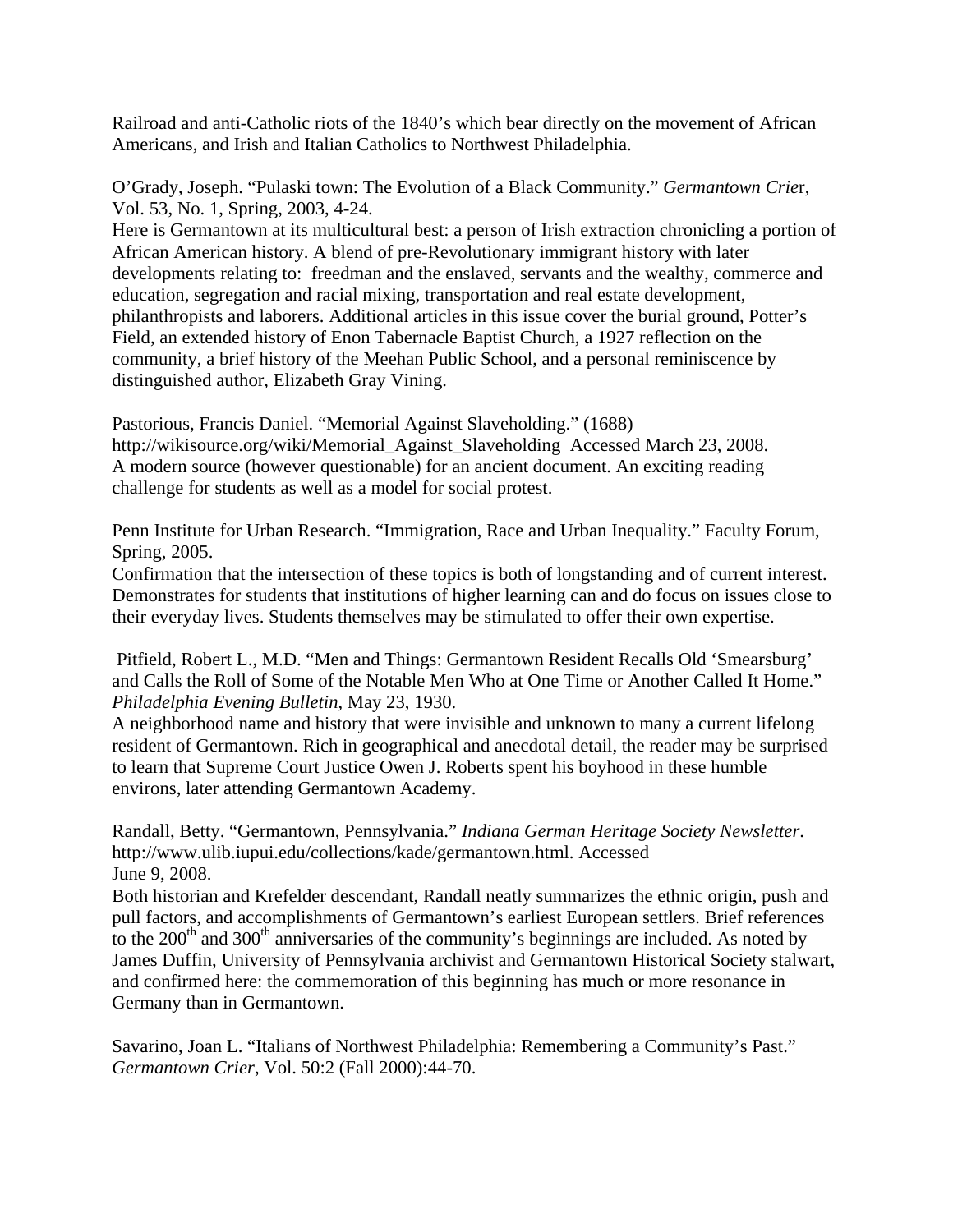Accessible via the Historical Society of Pennsylvania's website, www.hsp.org, within the general topic of "Exploring Diversity in Pennsylvania History," students will learn indeed that not all Italians live in South Philadelphia, and that all ethnic groups share a history of challenge, struggle, family life and community building, sometimes simultaneously and other times serially.

## Sorenson, Sharon. *The Research Paper, 2nd Edition, A Contemporary Approach.* New York: AMSCO, 2006

This is an easy to understand step by step guide for students in preparing either short or longer research projects. From how to establish a topic, to proper citations, to how to avoid plaigirism, Sorenson examples are clear and up-to-date.

## Suarez, Ray. *The Old Neighborhood: What We Lost in the Great Suburban Migration: 1966- 1999.* New York: the Free Press, 1999.

Although this volume's focus is on many neighborhoods in New York and Philadelphia that are disappointingly not Germantown, the factors leading to the suburban exodus obviously apply to this community's experience as well. Happily, Suarez has not given up hope for a revival and perhaps 2008 gasoline prices will contribute to that development.

Ward, Patrick. *Exile, Emigration and Irish Writing*. Dublin: Irish Academic Press, 2002. The literary side of the immigration experience, sometimes lost in the history scholar's date and statistical rigor requirements. Valuable, of course, as a source of primary documents.

Whittier, John Greenleaf. "The Pennsylvania Pilgrim."

http://en.wikisource.org/wiki/The\_Pennsylvania\_Pilgrim. Accessed March 23, 2008 An epic poem paying tribute to Daniel Pastorious and the Germantown Protest Against Slavery. An abolitionist himself, Whittier waxes eloquently in 19<sup>th</sup> century style and demonstrates that even one small act of conscience can inspire and echo across the centuries.

Wokeck, Marianne S. "Flight from Egypt: German Immigration to Penn's 'Holy Experiment', 1683-1776." *Germantown Crier*: Vol. 35, No. 2, Spring 1983.

Sixteen years in advance of the publication of her more comprehensive book on migration, Wokeck focuses on Philadelphia and Germantown to reveal the unique qualities and conditions that brought the German and Dutch newcomers to the New World and how the local arriving set a pattern for settlements farther afield.

## Wokeck, Marianne S. *Trade in Strangers: The Beginnings of Mass Migration to North America.* University Park, PA: The Pennsylvania State University Press, 1999.

A comprehensive overview of the commercial aspects of immigration, particularly that from the German-speaking provinces and Ireland. Without this planning and impetus, the establishment of Pennsylvania (and Germantown) as religious refuge may not have come to pass.

Wolf 2<sup>nd</sup>, Edwin. Philadelphia: *Portrait of an American City*. Harrisburg: Stackpole Books, 1975.

Rich in photographs and detailed narration, Wolf helps place German and Irish immigration in the larger context of Philadelphia history. A fair number of references to Germantown in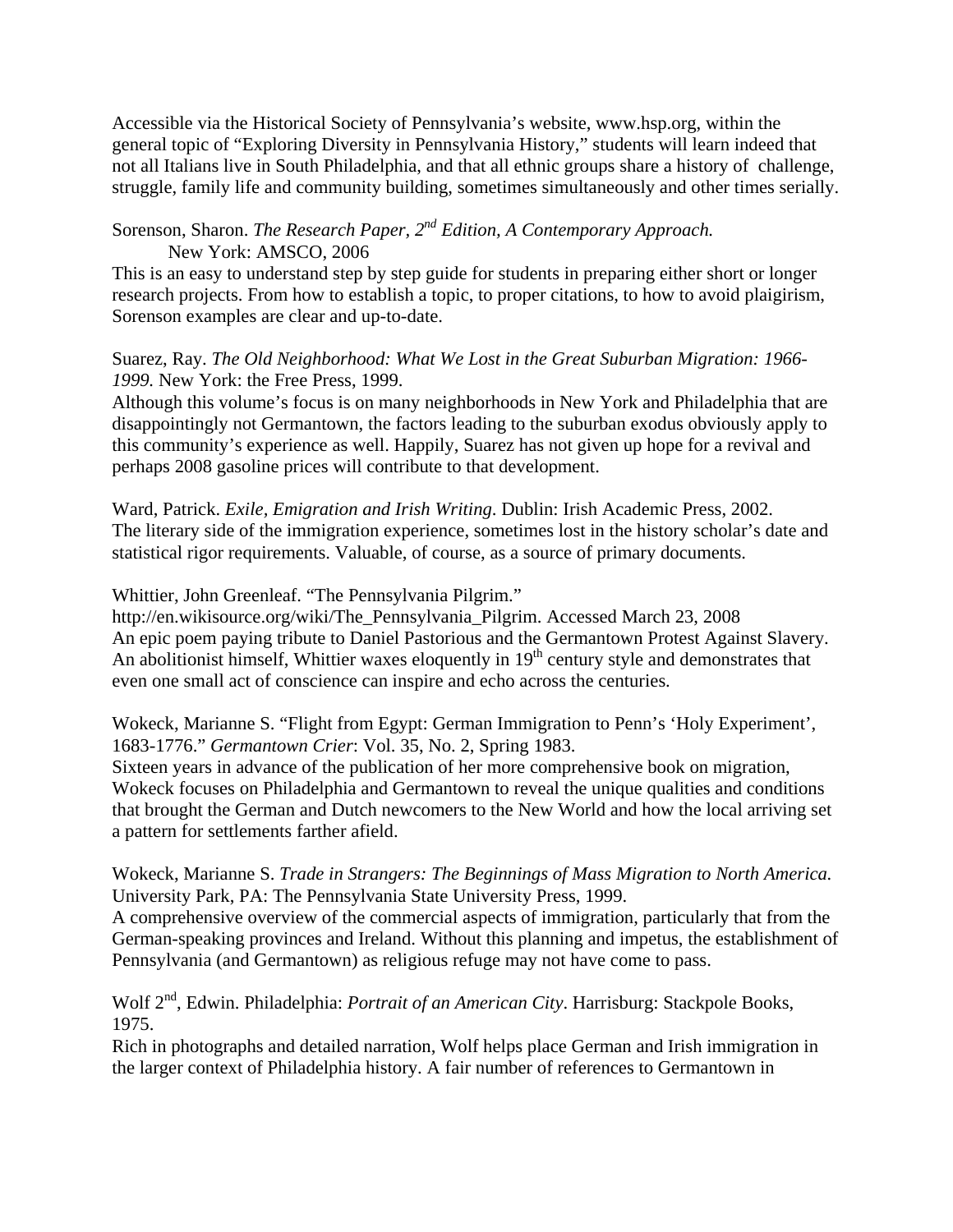particular are easy to find. References to African Americans are indexed under "Blacks," in sync with the date of publication of the book.

Wolf, Stephanie Grauman. *Urban Village: Population, Community, and Family Structure in Germantown, Pennsylvania 1683-1800.* Princeton: Princeton University Press, 1976. This is the first book to read about the beginnings of the German Township. Fascinating for local residents, the volume offers the minutest details of movement into, activities upon arrival, the interplay of politics and religion, and intimate portraits of everyday life. Most important, Wolf reveals the facets of the pre-Revolutionary War community with the tapestry that exists there today, proof that the geology principal of uniformitarianism applies equally well to history as to rock strata: The present is the key to the past.

# # #

## **Appendix A**

Pennsylvania Standards for English and Language Arts

Academic Standards for Writing, Speaking and Listening: Grade 11

1.1.D. Identify, describe, evaluate and synthesize the essential ideas in text. Assess those reading strategies that were most effective in learning from a variety of texts.

Reading both nonfiction in the form of news and journal articles, biography and history, along with works of literature, especially poetry, students will adjust their strategies accordingly.

1.1.F. Understand the meaning of and apply key vocabulary across the various subject areas. Investigations cover language arts, history, art history, science, mathematics, health, architecture and social science. Vocabulary from all areas will be encountered and learned.

1.2 Reading Critically in All Content Areas

A. Read and understand essential content of informational texts and documents in all academic areas. Most notably news articles, biographical excerpts, government documents, historical, archaeological tracts, and literary criticism.

1.3. Reading, Analyzing and Interpreting Literature

1.3.C. Analyze the effectiveness, in terms of literary quality, of the author's use of literary devices. With special emphasis on voice, point of view and tone, students will encounter numerous examples of alliteration, imagery, irony, onomatopoeia and ellipsis.

1.4 Types of Writing

1.4.B. Write complex informational pieces (e.g. research papers, analyses, evaluations, essays) Students will read and research individual authors, analyze images in art and literature, evaluate texts and write essays on their findings, both informational and persuasive

1.5 Quality of Writing

1.5.B. Write using well-developed content appropriate for the topic.

Practice in viewing models, pre-writing, peer editing, revision and publication. Assessment

1.2.C. Produce work in at least one literary genre that follows the conventions of the genre. Essay, poem, short story, and novella.

1.8. Research

A. Select and refine a topic for research.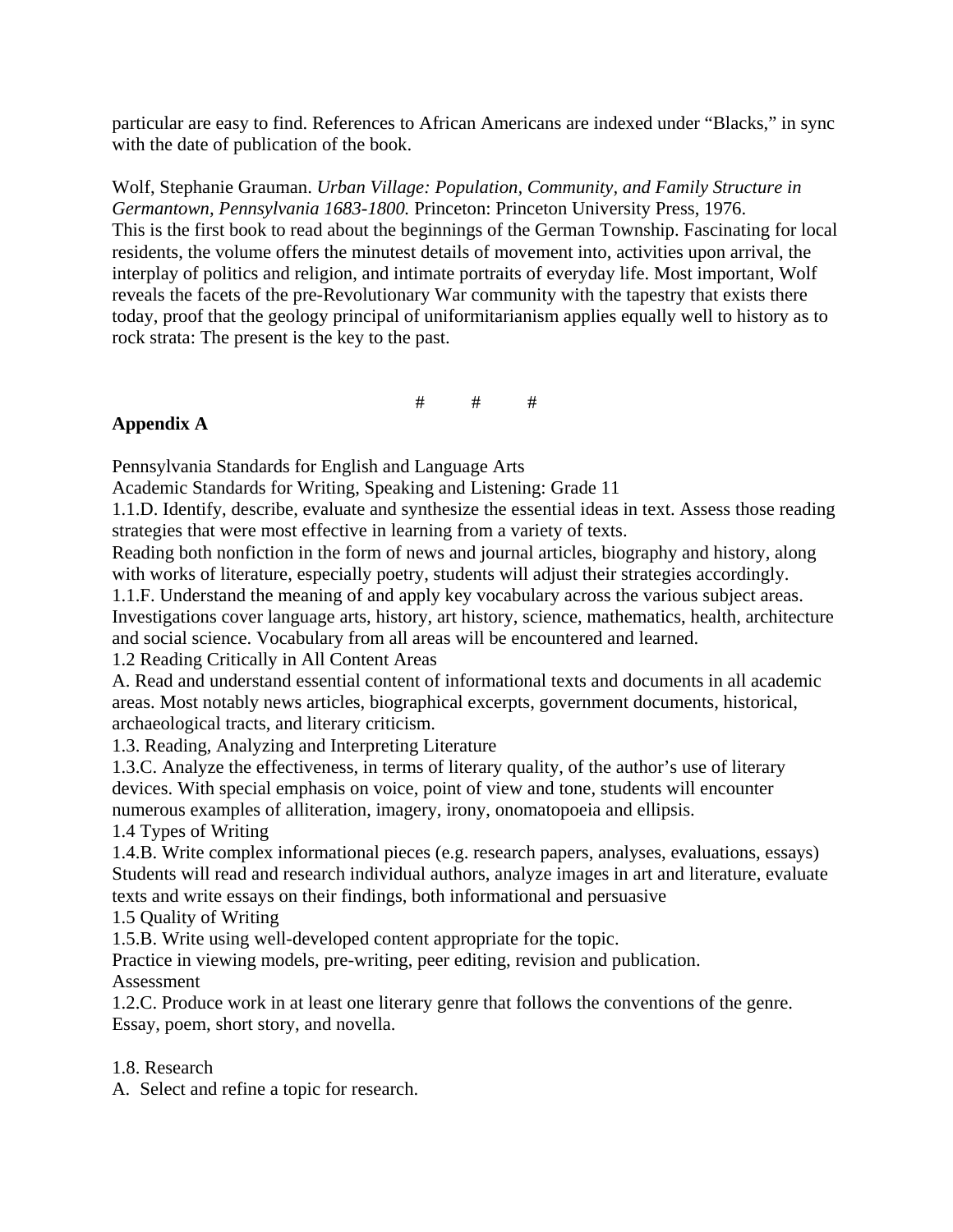- B. Locate information using appropriate sources and strategies.
	- Determine valid resources for researching the topic, including primary and secondary sources.
	- Evaluate the importance and quality of the sources.
	- Select sources appropriate to the breadth and depth of the research (e.g., dictionaries, thesauruses, other reference materials, interviews, observations, computer databases).
	- Use tables of contents, indices, key words, cross-references and appendices.
	- Use traditional and electronic search tools.
- C. Organize, summarize and present the main ideas from research.
	- Take notes relevant to the research topic.
	- Develop a thesis statement based on research.
	- Anticipate readers' problems or misunderstandings.
	- Give precise, formal credit for others' ideas, images or information using a standard method of documentation.
	- Use formatting techniques (e.g., headings, graphics) to aid reader understanding.

http://www.pde.state.pa.us/k12/lib/k12/Reading.pdf

**Appendix B** Note taking Activity #1

For each sentence from the first paragraph of Frederick Miller's "Philadelphia: Immigrant City," write a fact fragment or phrase. Avoid copying the exact language of the original.

From the time of its founding in 1682, Philadelphia has been both an immigrant port and a city of immigrants.

In fact, in 1683 when Dutch and German religious groups founded Germantown, now part of Philadelphia, they established the first settlement of non-British Europeans in any English colony.

\_\_\_\_\_\_\_\_\_\_\_\_\_\_\_\_\_\_\_\_\_\_\_\_\_\_\_\_\_\_\_\_\_\_\_\_\_\_\_\_\_\_\_\_\_\_\_\_\_\_\_\_\_\_\_\_\_\_\_\_\_\_\_\_\_\_\_\_\_\_\_\_

\_\_\_\_\_\_\_\_\_\_\_\_\_\_\_\_\_\_\_\_\_\_\_\_\_\_\_\_\_\_\_\_\_\_\_\_\_\_\_\_\_\_\_\_\_\_\_\_\_\_\_\_\_\_\_\_\_\_\_\_\_\_\_\_\_\_\_\_\_\_\_

But that event proved exceptional, for the Germantown settlers not only landed in Philadelphia, but also stayed in the area.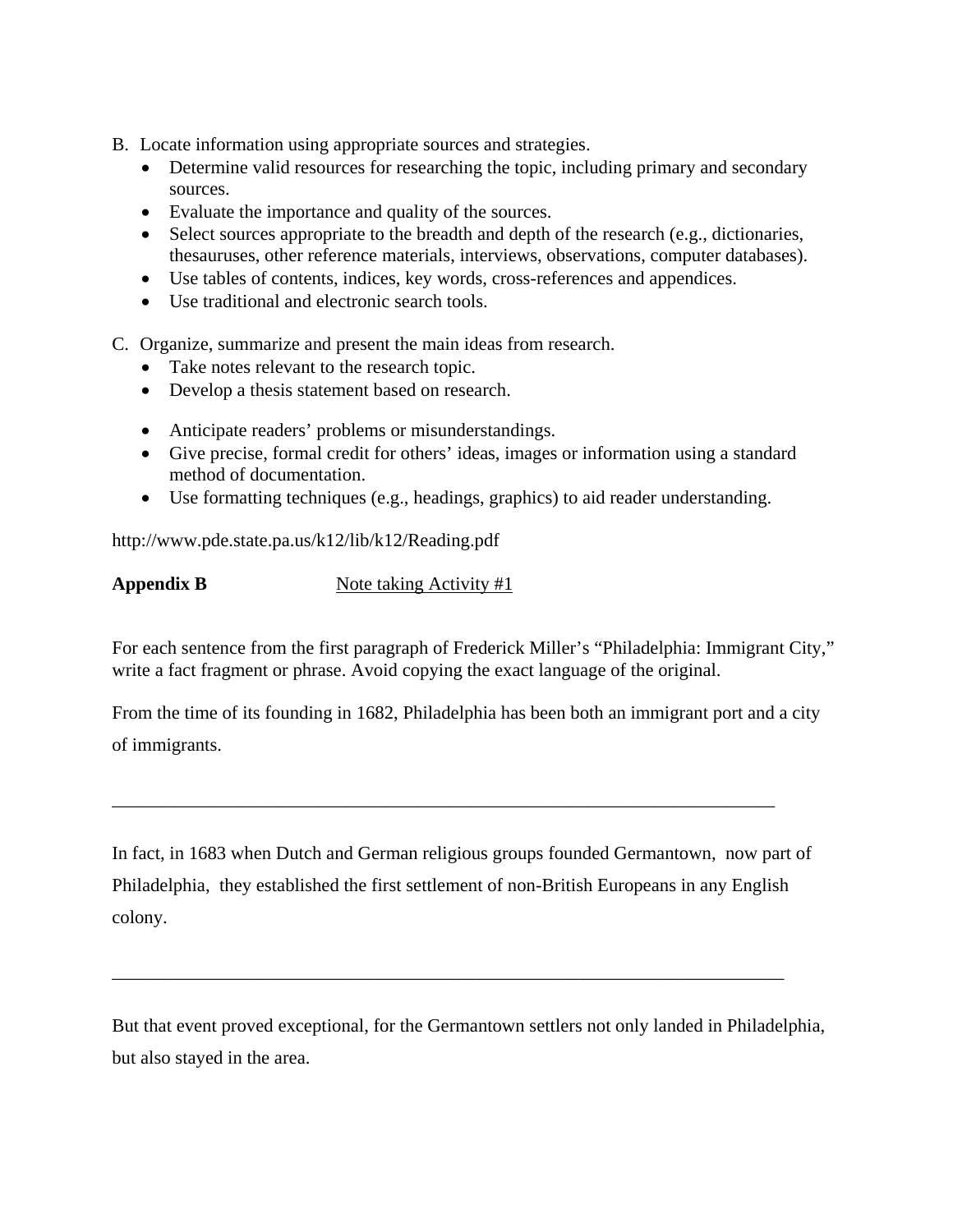Historically, by contrast, most people who arrived in the city soon made their way elsewhere while most immigrants who settled locally had arrived through another port, usually New York, just ninety miles to the northeast.

\_\_\_\_\_\_\_\_\_\_\_\_\_\_\_\_\_\_\_\_\_\_\_\_\_\_\_\_\_\_\_\_\_\_\_\_\_\_\_\_\_\_\_\_\_\_\_\_\_\_\_\_\_\_\_\_\_\_\_\_\_\_\_\_\_\_\_\_\_\_\_

Because the latter group has predominated since the 1800s, the number of immigrants living in Philadelphia has been much larger than the volume of direct migration might indicate.

\_\_\_\_\_\_\_\_\_\_\_\_\_\_\_\_\_\_\_\_\_\_\_\_\_\_\_\_\_\_\_\_\_\_\_\_\_\_\_\_\_\_\_\_\_\_\_\_\_\_\_\_\_\_\_\_\_\_\_\_\_\_\_\_\_\_\_\_\_\_\_\_

\_\_\_\_\_\_\_\_\_\_\_\_\_\_\_\_\_\_\_\_\_\_\_\_\_\_\_\_\_\_\_\_\_\_\_\_\_\_\_\_\_\_\_\_\_\_\_\_\_\_\_\_\_\_\_\_\_\_\_\_\_\_\_\_\_\_\_\_\_\_\_\_

\_\_\_\_\_\_\_\_\_\_\_\_\_\_\_\_\_\_\_\_\_\_\_\_\_\_\_\_\_\_\_\_\_\_\_\_\_\_\_\_\_\_\_\_\_\_\_\_\_\_\_\_\_\_\_\_\_\_\_\_\_\_\_\_\_\_\_\_\_\_\_\_

Philadelphia as a port of entry has been very different from and less important than, Philadelphia as an immigrant city.

## **Appendix C**

Research Notes: Germantown Immigration Welcome Mat Comparison Form

Check Period: \_\_\_Colonial Days \_\_\_Revolution to Civil War \_\_\_Industrial Ascendency \_\_\_Modern Era

Group or Individual Name \_\_\_\_\_\_\_\_\_\_\_\_\_\_\_\_\_\_\_\_\_\_\_\_\_\_\_\_\_\_\_\_\_\_\_\_\_\_\_\_\_\_\_\_\_\_\_\_\_\_

Place of Origin \_\_\_\_\_\_\_\_\_\_\_\_\_\_\_\_\_\_\_\_\_\_\_\_\_\_\_\_\_\_\_\_\_\_\_\_\_\_\_\_\_\_\_\_\_\_\_\_\_\_\_\_\_\_\_\_\_\_\_

Reason(s) for Leaving (Push)

Reason for Settling in Germantown (Pull)-

Welcome Indicators (Jobs, Housing, Social) (Positive, Negative, Neutral)

Response to "Welcome" (Separate, Blend, etc.)

Facets, Expressions of Identity (Ethnic businesses, religious/educational institutions)

\_\_\_\_\_\_\_\_\_\_\_\_\_\_\_\_\_\_\_\_\_\_\_\_\_\_\_\_\_\_\_\_\_\_\_\_\_\_\_\_\_\_\_\_\_\_\_\_\_\_\_\_\_\_\_\_\_\_\_\_\_\_\_\_\_\_\_\_\_\_\_\_

\_\_\_\_\_\_\_\_\_\_\_\_\_\_\_\_\_\_\_\_\_\_\_\_\_\_\_\_\_\_\_\_\_\_\_\_\_\_\_\_\_\_\_\_\_\_\_\_\_\_\_\_\_\_\_\_\_\_\_\_\_\_\_\_\_\_\_\_\_\_\_\_

\_\_\_\_\_\_\_\_\_\_\_\_\_\_\_\_\_\_\_\_\_\_\_\_\_\_\_\_\_\_\_\_\_\_\_\_\_\_\_\_\_\_\_\_\_\_\_\_\_\_\_\_\_\_\_\_\_\_\_\_\_\_\_\_\_\_\_\_\_\_\_\_

\_\_\_\_\_\_\_\_\_\_\_\_\_\_\_\_\_\_\_\_\_\_\_\_\_\_\_\_\_\_\_\_\_\_\_\_\_\_\_\_\_\_\_\_\_\_\_\_\_\_\_\_\_\_\_\_\_\_\_\_\_\_\_\_\_\_\_\_\_\_\_\_

\_\_\_\_\_\_\_\_\_\_\_\_\_\_\_\_\_\_\_\_\_\_\_\_\_\_\_\_\_\_\_\_\_\_\_\_\_\_\_\_\_\_\_\_\_\_\_\_\_\_\_\_\_\_\_\_\_\_\_\_\_\_\_\_\_\_\_\_\_\_\_\_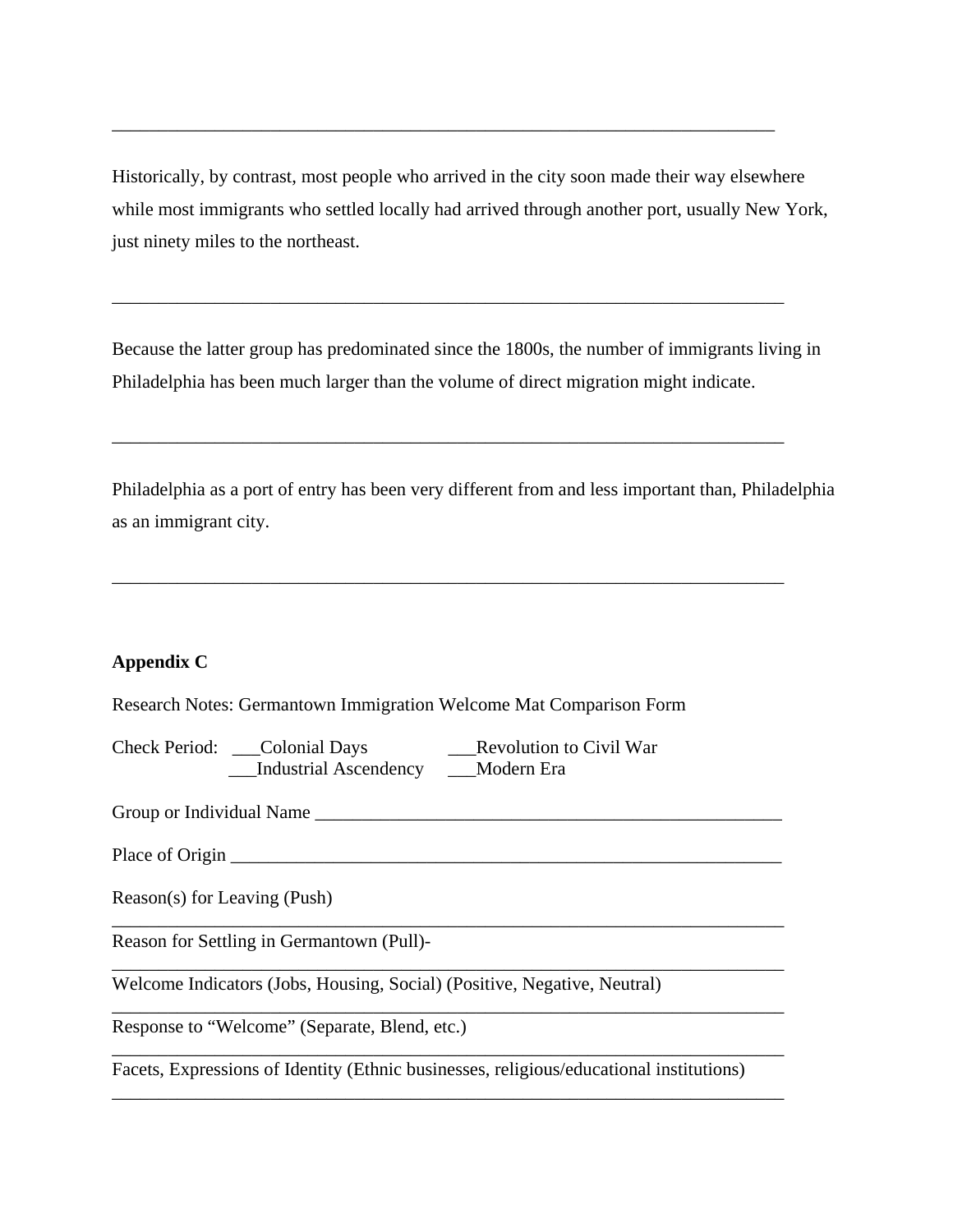Length of Stay in Germantown \_\_\_\_\_\_\_\_\_\_\_\_\_\_\_\_\_\_\_\_\_\_\_\_\_\_\_\_\_\_\_\_\_\_\_\_\_\_\_\_\_\_\_\_\_\_

Destination Upon Leaving \_\_\_\_\_\_\_\_\_\_\_\_\_\_\_\_\_\_\_\_\_\_\_\_\_\_\_\_\_\_\_\_\_\_\_\_\_\_\_\_\_\_\_\_\_\_\_\_\_

Impact, Lasting Impressions or Institutions Left Behind

Occasions for Returning \_\_\_\_\_\_\_\_\_\_\_\_\_\_\_\_\_\_\_\_\_\_\_\_\_\_\_\_\_\_\_\_\_\_\_\_\_\_\_\_\_\_\_\_\_\_\_\_\_\_\_

## **Appendix D**

Curriculum Unit on *Free!* by Lorene Cary

#### Curriculum Guide

\_\_\_\_\_\_\_\_\_\_\_\_\_\_\_\_\_\_\_\_\_\_\_\_\_\_\_\_\_\_\_\_\_\_\_\_\_\_\_\_\_\_\_\_\_\_\_\_\_\_\_\_\_\_\_\_\_\_\_\_\_\_\_\_\_\_\_\_\_\_\_\_

\_\_\_\_\_\_\_\_\_\_\_\_\_\_\_\_\_\_\_\_\_\_\_\_\_\_\_\_\_\_\_\_\_\_\_\_\_\_\_\_\_\_\_\_\_\_\_\_\_\_\_\_\_\_\_\_\_\_\_\_\_\_\_\_\_\_\_\_\_\_\_\_

- 1. Choose to study Germantown
	- a. The Lenni Lenape (Delaware)
	- b. The German Immigrants (Francis Daniel Pastorius 1683)
	- c. Free, indentured and enslaved Africans
	- d. Visit the following sites in Germantown
		- 1- The Germantown Historical Society. 215-844-0514
		- 2- Stenton-the home of James Logan, secretary to William Penn; site where an enslaved African woman named Dinah saved the house from destruction by the British during the Revolutionary War. 215-329-7312
		- 3- The Deschler-Morris House-Germantown (The Germantown White House of George Washington where nine Africans were enslaved.)

215-596-1748

- 4- Grumblethorpe (Revolutionary War stories and interesting gardens.) 215-843-4820
- 5- Wyck (home of the Haines, a Quaker family).

#### 215-848-1690

6- The Germantown Mennonite Historic Trust-site of the table where the First Protest Against Slavery was written by four Quakers.

215-843-0943

7- The Johnson House- home of Quaker abolitionists.

#### 215-438-1768

- 8- Concord School-early  $18<sup>th</sup>$  century school house. (Call the Mennonite Trust) 215-843-0943 9- Upsala-Quaker home with Johnson family connection.
	- (Call Cliveden) 215-848-1777
- 10- Clivden-site of the Battle of Germantown.